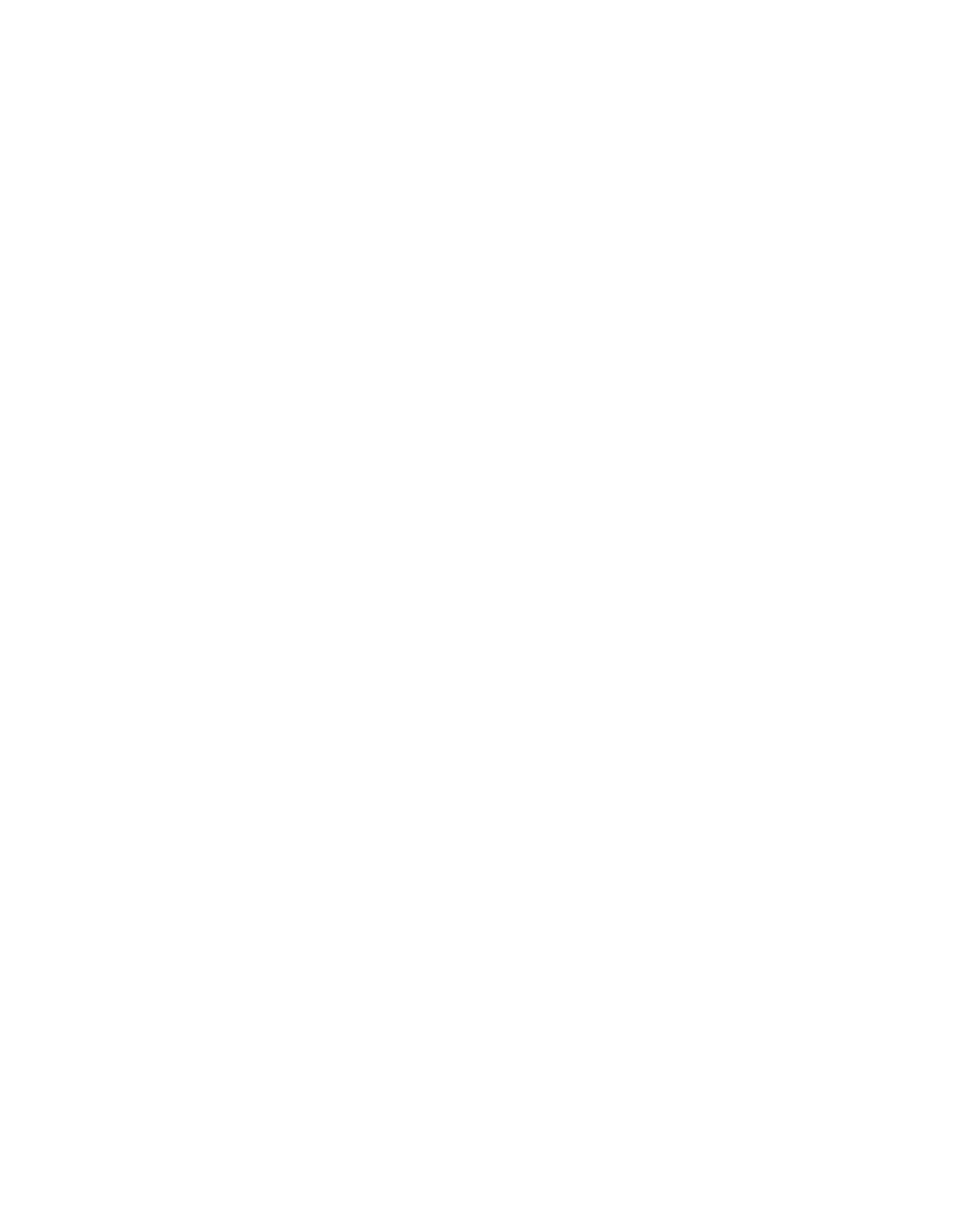



# **TABLE OF CONTENTS**

#### **Preamble**

#### **ACES Europe.**

- **Title I.** General provisions.
- **Title II.** Legislation applicable to the World Capital of Sport selection process.
- **Title III.** The Evaluation Committee.
- **Title IV.** Evaluation Committee members.
- **Title V.** The candidate city.
- **Title VI.** The award.
- **Appendix I.** Requirements for candidate cities during the Evaluation Committee visit.
- **Appendix II.** Voting procedure.
- **Appendix III.** Adherence to Regulations (Committee members).
- **Appendix IV.** Adherence to Regulations (candidate city representatives).
- **Appendix V.** Guidance for the development of the bid file.
- **Appendix VII.** Eligibility criteria.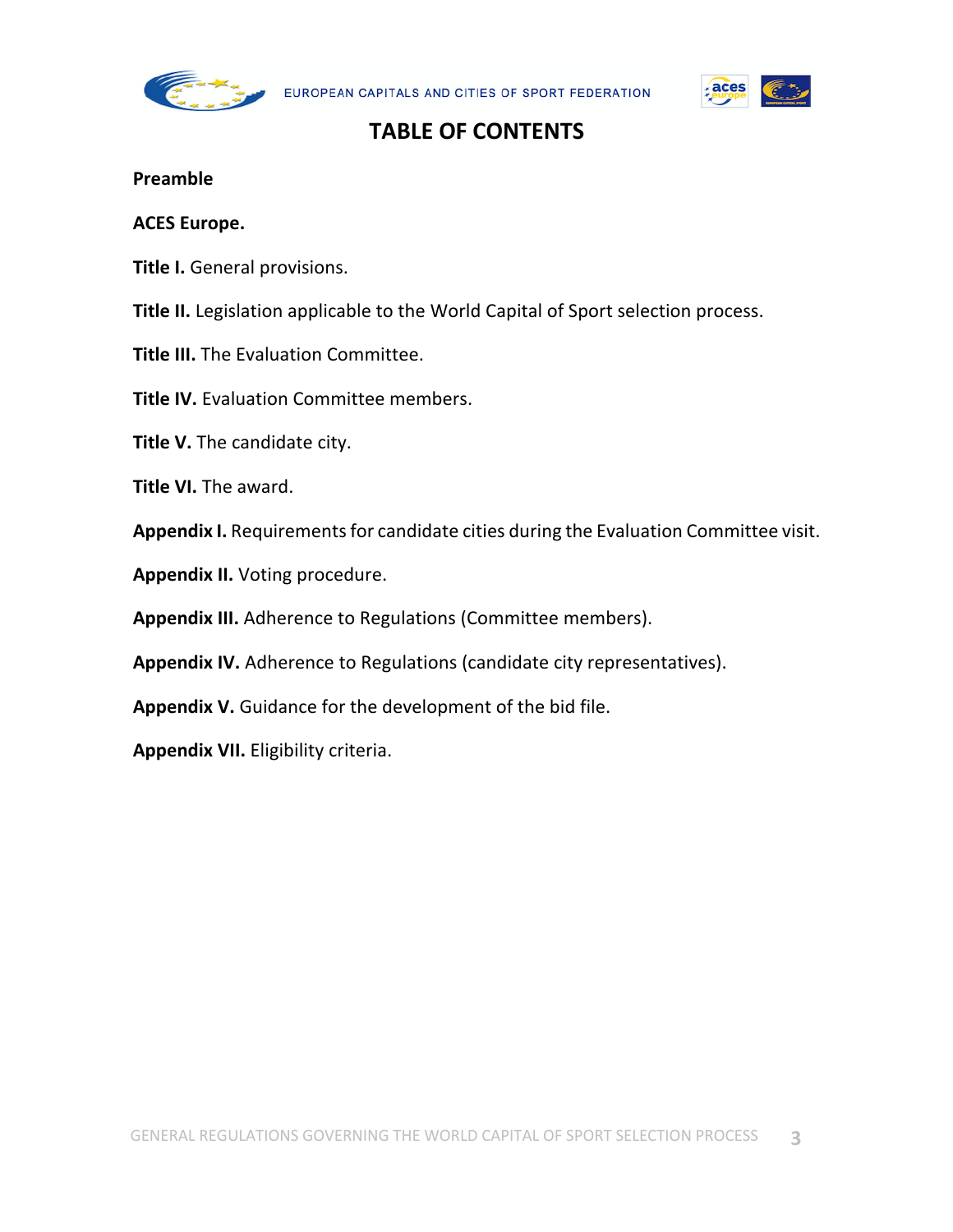

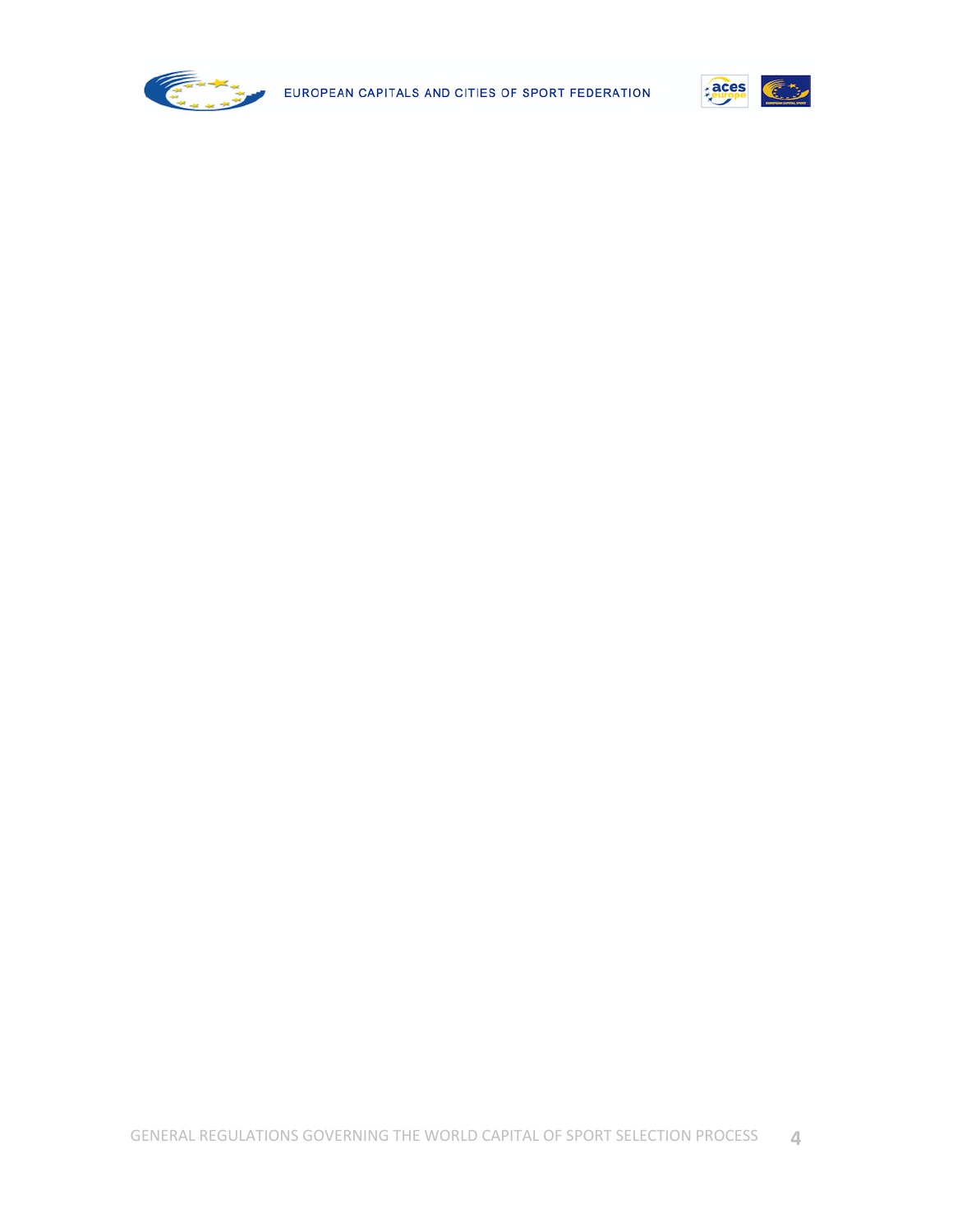EUROPEAN CAPITALS AND CITIES OF SPORT FEDERATION



# **PREAMBLE**

*"Sport is part of every man and woman's heritage and its absence can never be compensated for."*

Pierre de Coubertin

From a sociological, economic and organisational point of view, among many others, the benefits of sport for society are undeniable. Sport is an important driver of human values such as team spirit, tolerance, solidarity and loyalty.

On a myriad of occasions Europe's institutions have recognised the importance of sport for the European Union as a whole. In 2000, the Council of Europe acknowledged the importance of sport in European society and the value of addressing sport when designing common policies that apply to all the citizens of the European Union.

In its White Paper on Sport published in 2007, the European Commission tackles the main problems associated with sport. The Paper's objective is to provide strategic guidelines on the role of sport in Europe, encourage debate on specific problems related thereto and enhance the importance of sport to fuel solidarity among states of the European Union.

However, it was not until 2009, with the entry into force of the Treaty of Lisbon, that the European Union first acquired specific competences in sport-related matters. Article 165 of the Treaty on the Functioning of the European Union<sup>1</sup> (TFEU) refers to EU sports policy: "The Union shall contribute to the promotion of European sporting issues, while taking account of the specific nature of sport, its structures based on voluntary activity and its social and educational function". Furthermore, article 6 of the TFEU refers to sport as a political area in which the European Union is competent to support, coordinate or supplement the actions of Member States.

The European Parliament is of the view that there is a growing need for the EU to deal with sports matters within a framework of full respect for the principle of subsidiarity. Parliament is aware that sport itself constitutes an important social phenomenon and a public good and is working on this topic together with the other EU Institutions. For this reason, through its permanent committees, it has drawn up a report on the European dimension in sport based on the communication "Developing the European dimension in sport"<sup>2</sup>, which follows

<sup>1</sup> http://eur-lex.europa.eu/legal-content/EN/TXT/PDF/?uri=CELEX:12012E/TXT&from=EN

<sup>2</sup> http://eur-lex.europa.eu/LexUriServ/LexUriServ.do?uri=COM:2011:0012:FIN:en:PDF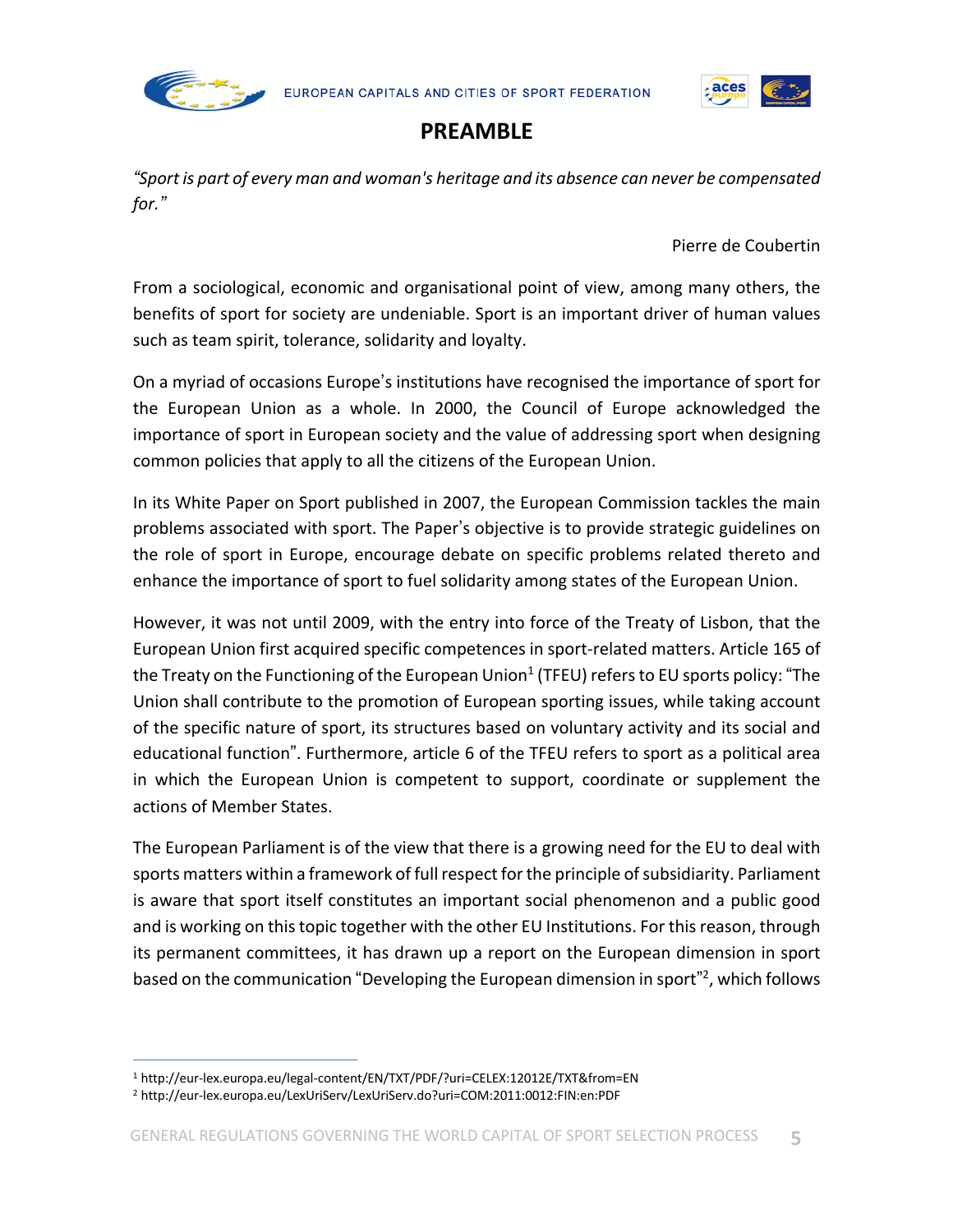



the same structure as the White Paper, referring to the societal role of sport, the economic dimension of sport and the organisation of sport, among other matters.

In recent years, ACES Europe's activity, importance and influence have increased substantially. This phenomenon has raised ACES Europe's media profile and reinforced its public image, making it necessary for the institution to address its growing accountability vis-à-vis the public authorities, particularly in Europe, and society at large.

These regulations constitute ACES Europe's response to the demand to tailor its actions and public activities to an established set of rules that give the entity the credibility it deserves. Their aim is to strengthen the institution by providing a solid basis for action that will enable it to fulfil the purpose for which it was founded, this being none other than to promote physical exercise and sport at all levels of society.

This document, which establishes and explains how ACES Europe awards the World Capital of Sport distinction, is an indispensable part of ACES Europe's corporate governance structure. Furthermore, it aims to strengthen the procedures associated with the awards granted by ACES Europe.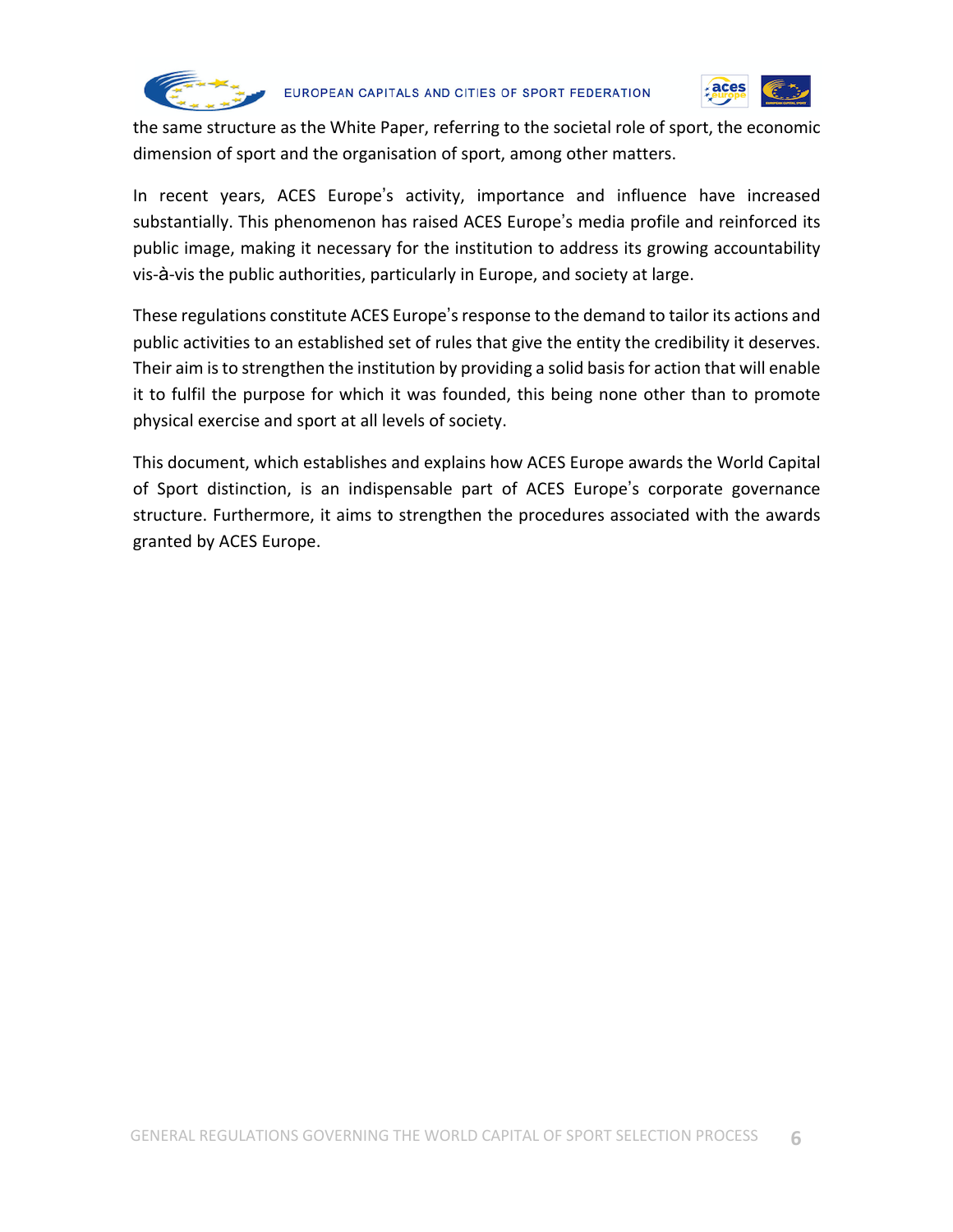



# **ACES EUROPE**

Since its inception in 1999, ACES Europe seeks to promote sport among all the citizens of the European Union, particularly disadvantaged groups, children, the elderly and the disabled, among others.

ACES Europe's goal is also to encourage private and public initiative in order to increase support for sport, not only from a professional point of view, but also as a channel for social cohesion and to improve the health and quality of life of citizens.

The goals that ACES Europe pursues for cities that are candidates for or that have been awarded the World Capital of Sport distinction are five-fold:

- Enjoyment in exercise.
- Willingness to achieve.
- Sense of community.
- Learning fair play.
- Improvement of health.

ACES Europe awards the European Capital of Sport title, an initiative that has received the recognition of the European Commission in the White Paper (Art. 50). In addition, ACES Europe is an official partner of the European Commission in the European Week of Sport. Both facts suppose the recognition of the work and activity of ACES Europe.

ACES Europe also has the endorsement of two important associations: The EGFA (Europarliamentary Group of Friends of ACES) and the GCE (Groupe Consultatif Européen). Both associations are a source of ongoing and steadfast support within the European Parliament, guaranteeing ACES Europe's visibility within the highest European institutions. Both associations are presided and composed over by Europarliamentary members.

ACES Europe's solid footing in the European institutional landscape and its firm belief in the legitimacy of its objectives spur ACES Europe and its members on to continue in their endeavour, namely the promotion of sport in society.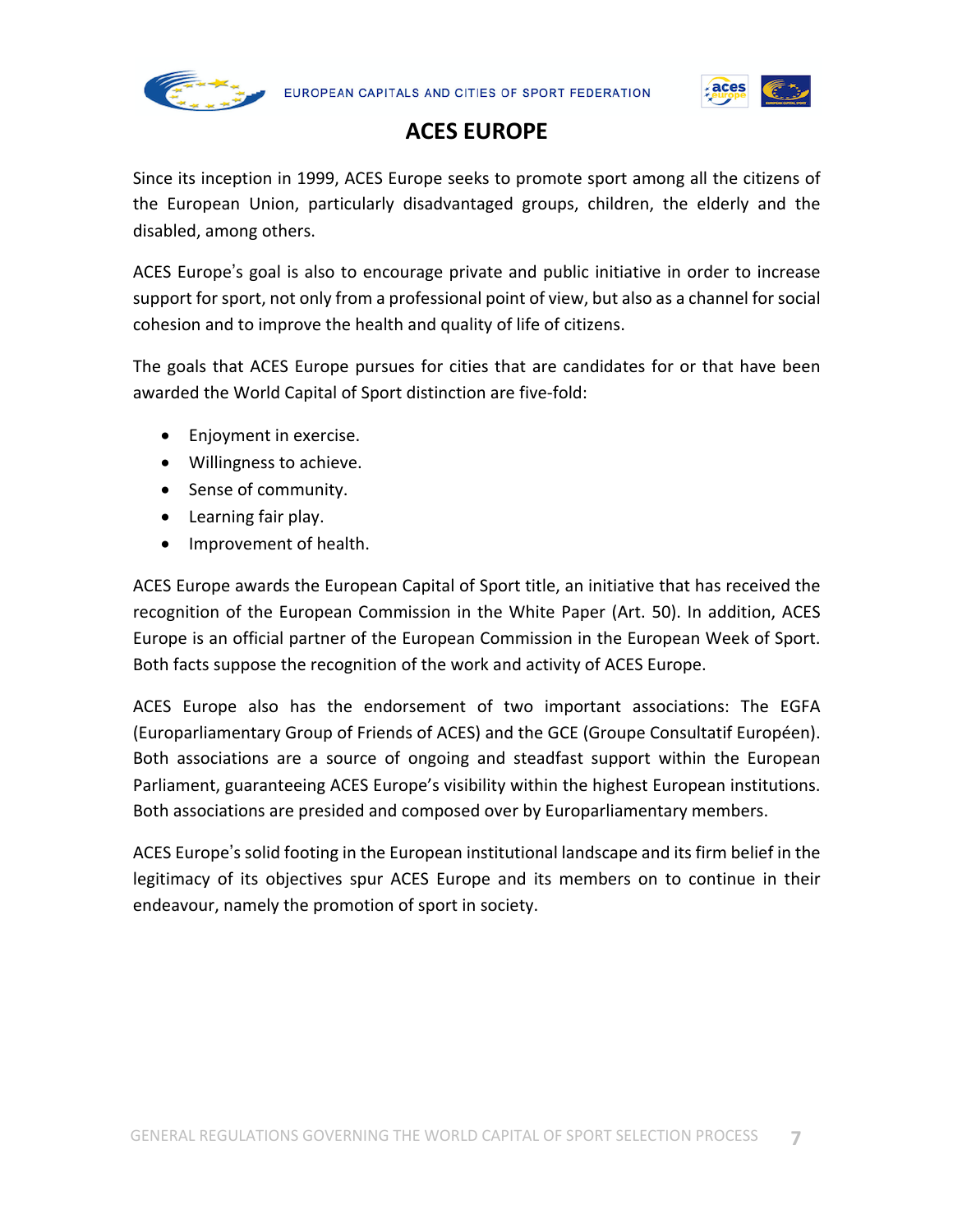



# **TITLE I**

# **GENERAL PROVISIONS**

#### **Article 1. Scope of application.**

These Regulations constitute the legal framework of reference for the members of ACES Europe's Evaluation Committees and the representatives of cities submitting their candidature for any of the awards. They aim to serve as guidelines for members of the Evaluation Committees, the participating cities and any person interested in learning about the World Capital of Sport selection process.

#### **Article 2. Transparency.**

ACES Europe undertakes to run its activities clearly and responsibly, at all times exercising transparency and diligence, respecting the prevailing data protection laws of each country and providing truthful information to the following recipients:

- a) The public authorities.
- b) Members of the Evaluation Committees.
- c) Society at large, as both recipient and beneficiary of ACES Europe's activities.

#### **Article 3. Public disclosures.**

ACES Europe will keep the interested parties informed of its activities through its website, to which it will periodically upload information on events, initiatives, agreements, activities and other relevant information related to its activity. This Regulation shall be publicly available for consultation by anyone who may be of interest. The official language of ACES Europe is English, so that all documentation, information or official communications will be performed in that language.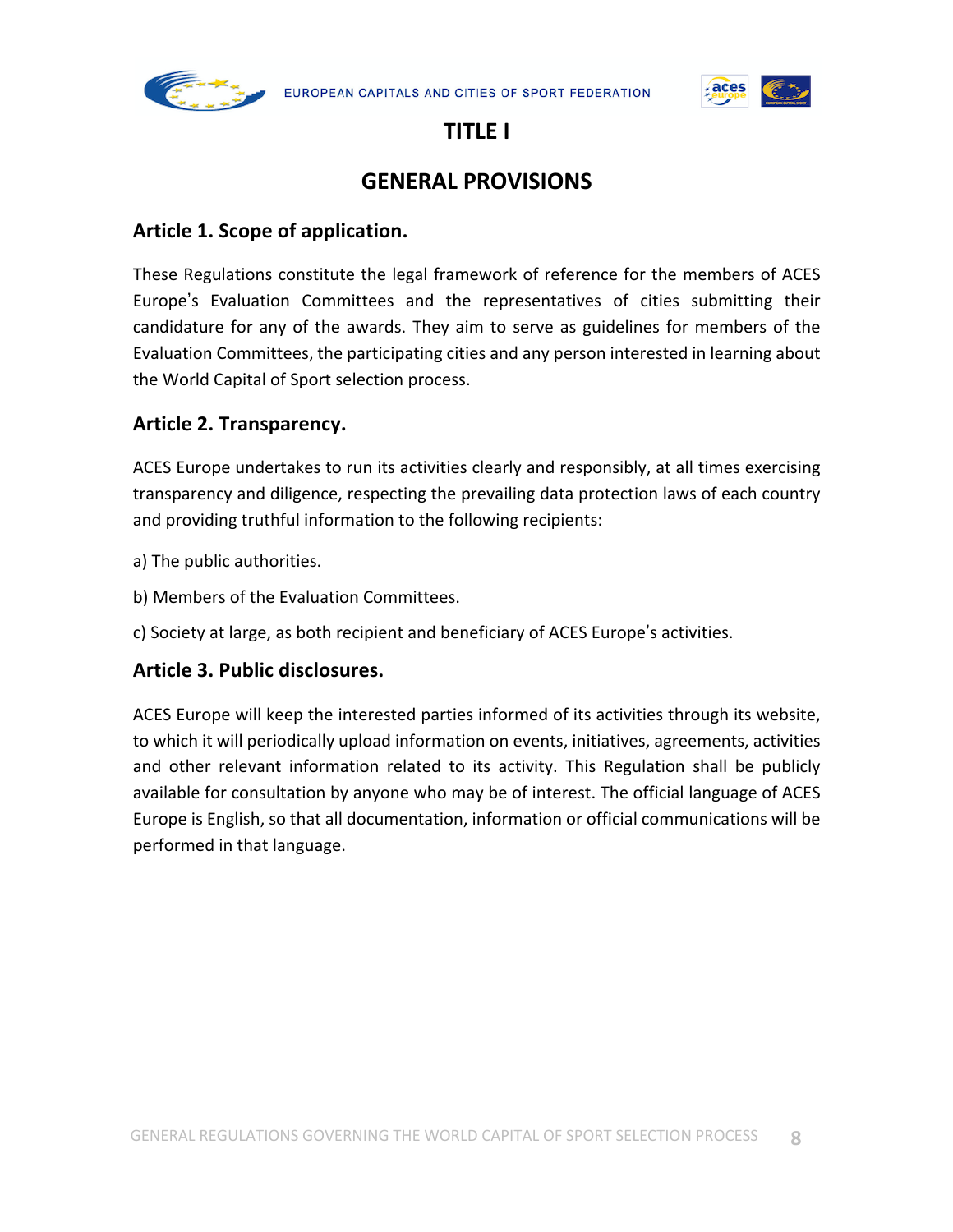



# **TITLE II**

# **LEGISLATION APPLICABLE TO THE WORLD CAPITAL OF SPORT SELECTION PROCESS.**

#### **Article 4. Knowledge of and adherence to these Regulations.**

1. All persons forming part of the Evaluation Committees for the municipalities submitting their candidatures to World Capital of Sport must formally declare explicit knowledge of these Regulations.

2. Adherence to these Regulations shall entail compliance with all of the paragraphs included therein, and knowledge thereof shall be evidenced by signing the form attached as Appendix III to this document.

#### **Article 5. The voting process.**

The voting process is the act that marks the conclusion on of the visits and decides the awarded municipalities. The importance of this act makes it necessary to draw up an independent set of rules to regulate it. Appendix II to these Regulations sets out a detailed explanation of the voting process and is made available for public consultation when the interested parties deem it appropriate. All members of the Evaluation Committees must have knowledge of these regulations.

#### **Article 6. Eligibility criteria.**

ACES Europe's eligibility criteria provide the basis for evaluating World Capital of Sport candidate cities. Evaluation Committee members assess the cities they visit on the basis of their degree of compliance with these criteria. These ten criteria address all aspects of sport in the cities. They are available for public consultation to any interested party as Appendix VI to these Regulations.

#### **Article 7. About future amendments to this Regulation.**

If this Regulation needs to adapt some of its contents to the requirements of the election process of the World Capital of Sport, changes will be made by the ACES Europe Board. Successive developments will be recorded on the second page, where the date of the change and a brief summary of the main issues adapted will be presented.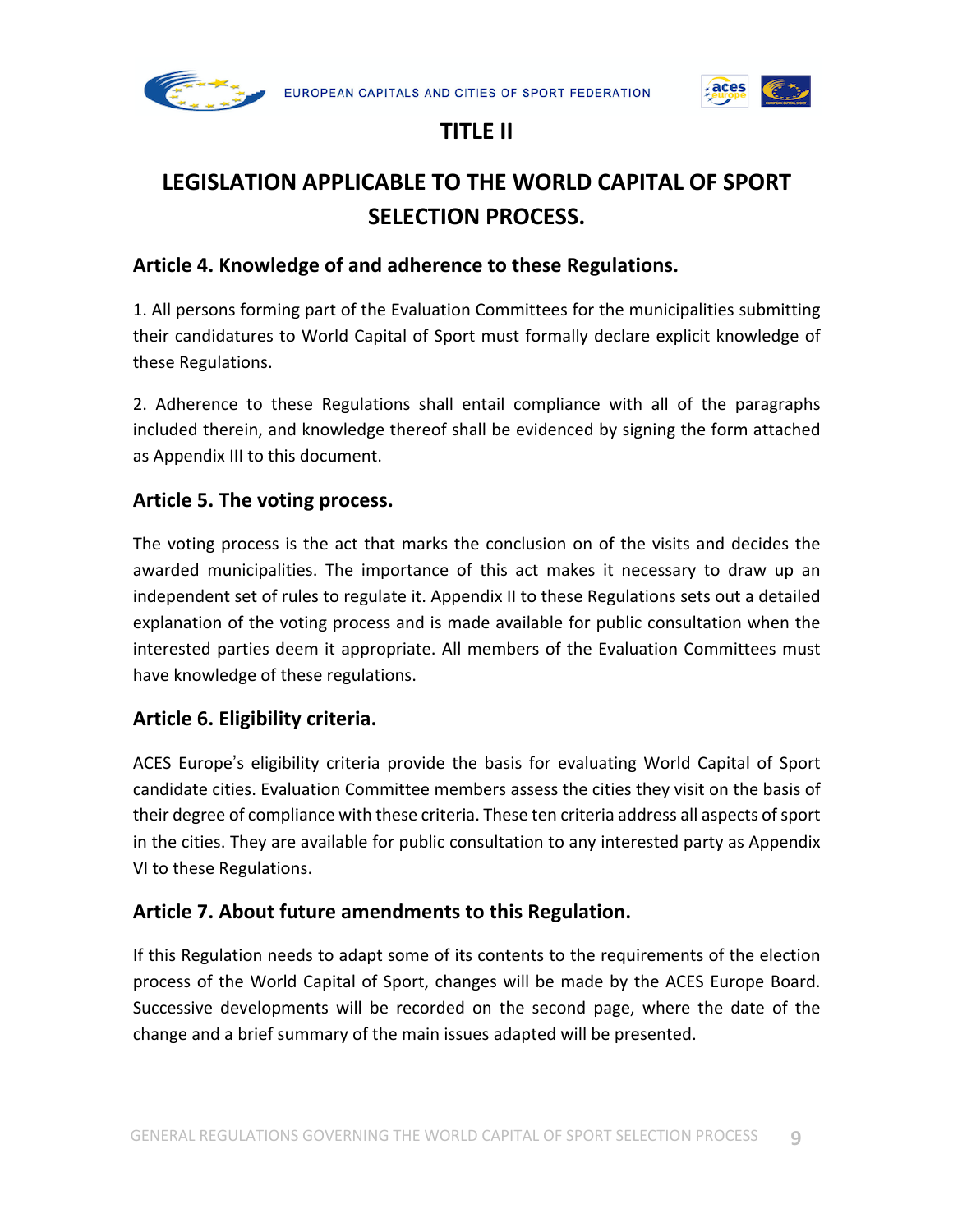



# **TITLE III**

# **THE EVALUATION COMMITTEE**

#### **Article 8. Composition of the Evaluation Committee.**

1. Number of Evaluation Committee members. The Evaluation Committees of the World Capital of Sport candidate cities shall comprise no fewer than 7 and no more than 9 members.

2. Members of Evaluation Committees of two cities competing for the World Capital of Sport award. At least 40% of the members of the Evaluation Committees of a city competing for the World Capital of Sport award in the same year shall visit both competing cities.

#### **Article 9. Evaluation Committee membership criteria.**

Evaluation Committee members must have proven experience in the field of sport, whether in the public domain or in private enterprise. This experience may be accredited through professional experience in a public post in town/city councils or other national or international public or private bodies, membership of associations linked to the world of sport, professional involvement in companies related with sport, or the professional practice of a sporting discipline, at present or in the past.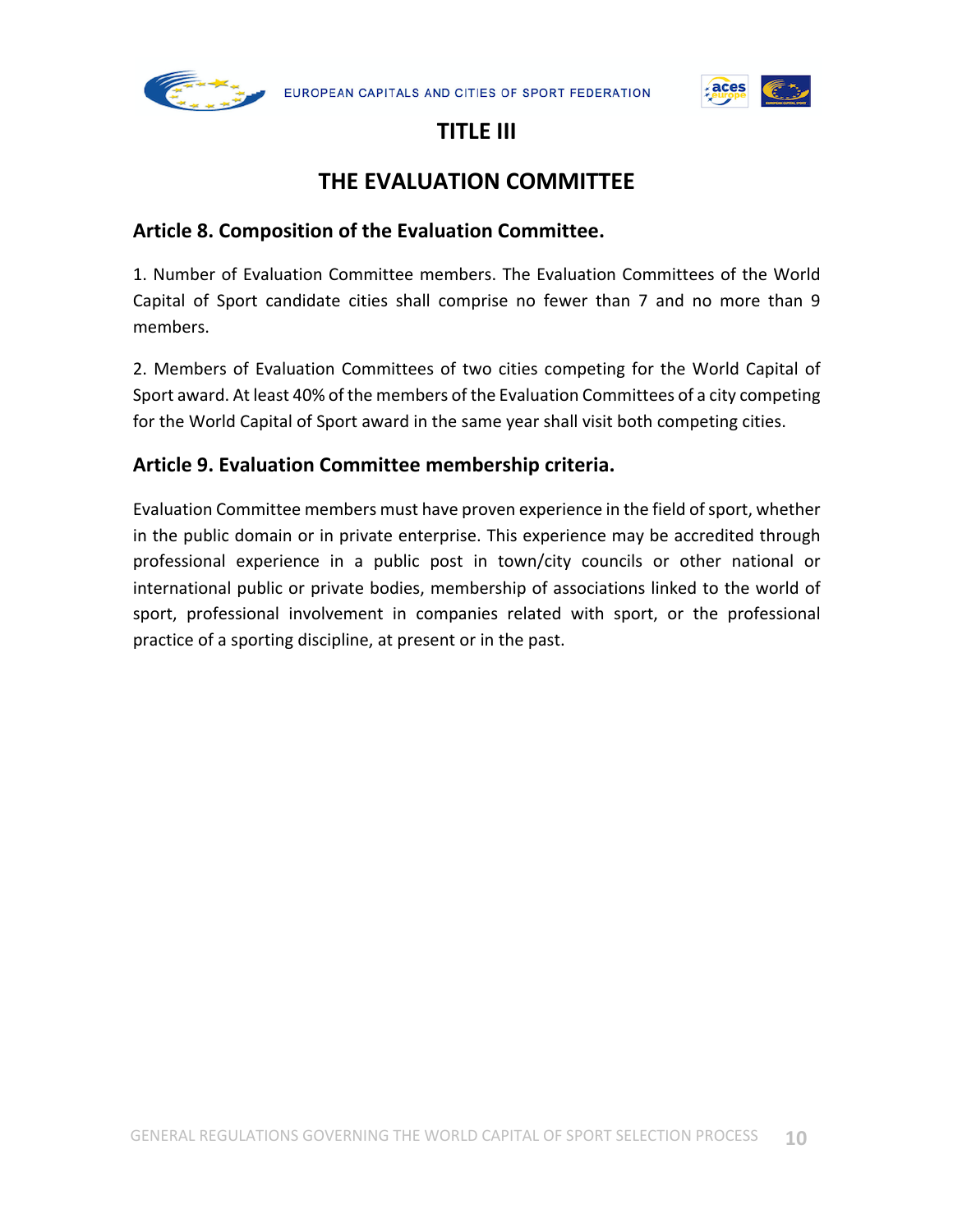EUROPEAN CAPITALS AND CITIES OF SPORT FEDERATION





# **TITLE IV**

# **EVALUATION COMMITTEE MEMBERS**

#### **Article 10. Selection of Evaluation Committee members.**

Selection of Evaluation Committee members shall be carried out by the ACES Europe Board based on subjective criteria while seeking a diversity of profiles and minimizing the possibility of conflict of interest. This serves to strengthen the objective nature of the evaluation process.

#### **Article 11. Criteria for exercising voting rights.**

1. In order to be able to exercise their right to vote, each Evaluation Committee member must be free of any of the conflicts of interest included in article 12 of these Regulations.

2. Exercising the right to vote requires having full knowledge of what is being evaluated. Therefore, in order for Committee members to be able to exercise their right to vote, they must be present at all acts held during the main days (Friday and Saturday) of the visits to the cities competing for World Capital of Sport. The particulars of the visits to the candidate cities are set out in Appendix I to these Regulations.

3. In order to be able to exercise their voting rights, all Committee members must have confirmed their adherence to these Regulations by completing Appendix III.

# **Article 12. Conflicts of interest. Situations that might constitute a conflict of interest.**

1. Evaluation Committee members must carry out their duties in good faith, guided solely by the purpose and objectives implicit in their membership of the Committee, namely to select the municipality with sufficient merits to be designated the World Capital of Sport. At all times they shall undertake to avoid situations that could give rise to a conflict of interest.

2. Evaluation Committee members must at all times avoid using the capacity afforded them for the performance of their duties to obtain any personal benefit.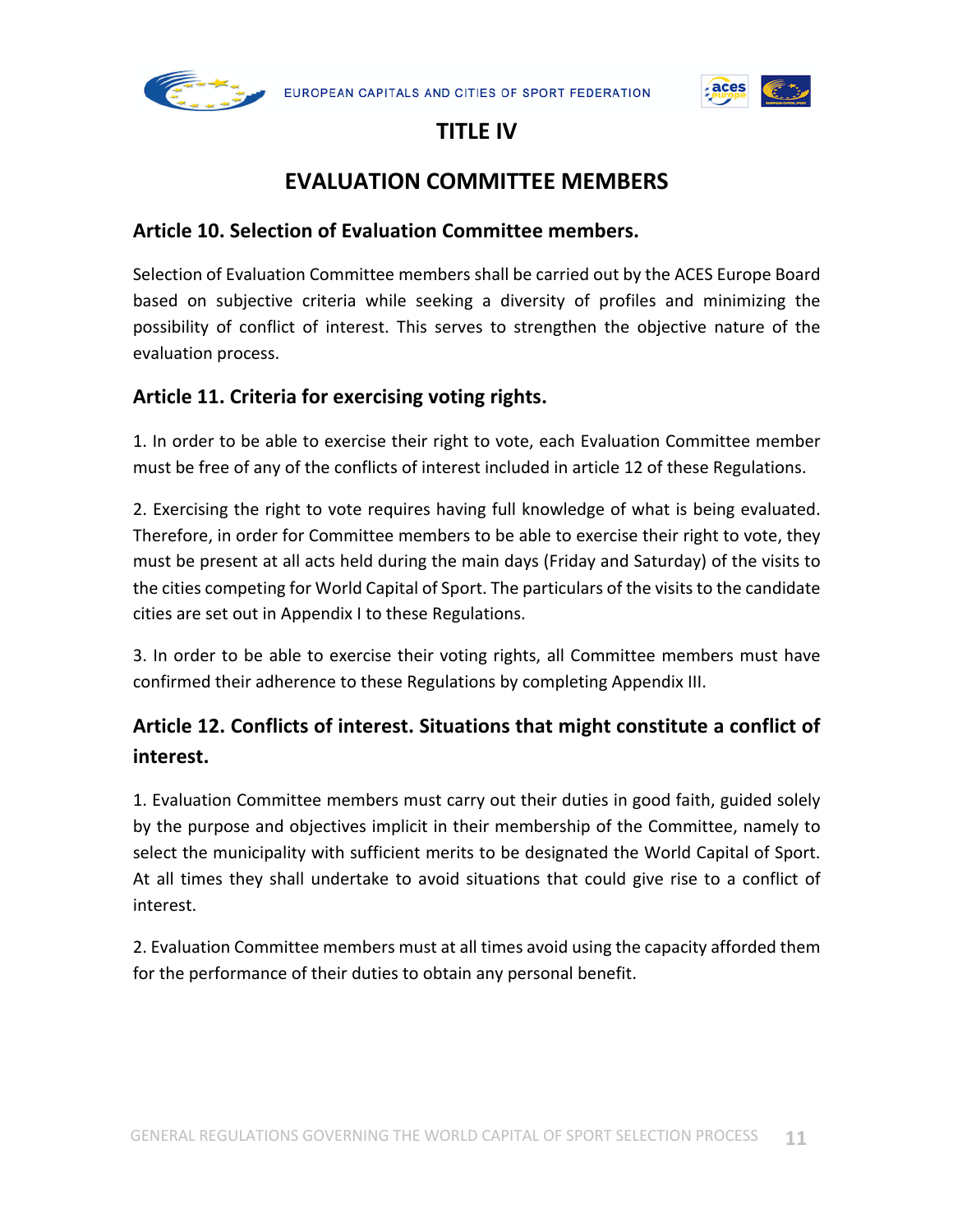



3. A conflict of interest could exist when members of the Evaluation Committee have some type of personal<sup>3</sup> or asset-based relationship that might in some way influence their objectivity when exercising their right to vote in their capacity as Committee members, that is, by assigning a rating to the candidate municipality.

4. The delivery of any gifts, services or other benefits by a person or institution related directly or indirectly with the municipality presenting its candidature that might undermine the objectivity of any Evaluation Committee member constitutes a potential conflict of interest. Members of the Evaluation Committee may not accept gifts from the candidate city in excess of an estimated value of  $€100$ .

5. Other situations that could give rise to a conflict of interest are as follows:

a) Being of the same nationality as the city being evaluated.

b) Belonging to an ACES Europe delegation to which the city being evaluated is inscribed, irrespective of the nationality of the candidate city.

c) Having an economic or personal interest beyond that afforded by ACES Europe.

### **Article 13. Conflicts of interest. Criterion for taking action.**

In the event of a conflict of interest, the Evaluation Committee member affected shall be bound by a duty to notify said circumstance to the ACES Europe Board and abstain at all times from intervening or participating, directly or indirectly, in the resolutions or decisions adopted by the latter, particularly with respect to voting of the candidate municipality.

### **Article 14. Duty of secrecy and confidentiality.**

1. Evaluation Committee members shall at all times exercise prudence commensurate to their position in connection with the duty of secrecy and confidentiality. Therefore, the secrecy of deliberations and opinions, whether own or otherwise, arising during the candidate city evaluation process, shall be required to be preserved at all times.

2. The duty of secrecy and confidentiality must be observed even after the process for the evaluation of the candidate cities has concluded and the award has been given. The duty of secrecy and confidentiality shall also continue to be observed, even after a Committee member's contractual relationship with ACES Europe ends.

 $3$  A personal conflict of interest is a situation in which the private interests of one person, as external professional relationships or personal financial assets, interfere or can be understood to interfere with the performance of duties as a member of the Evaluation Committee.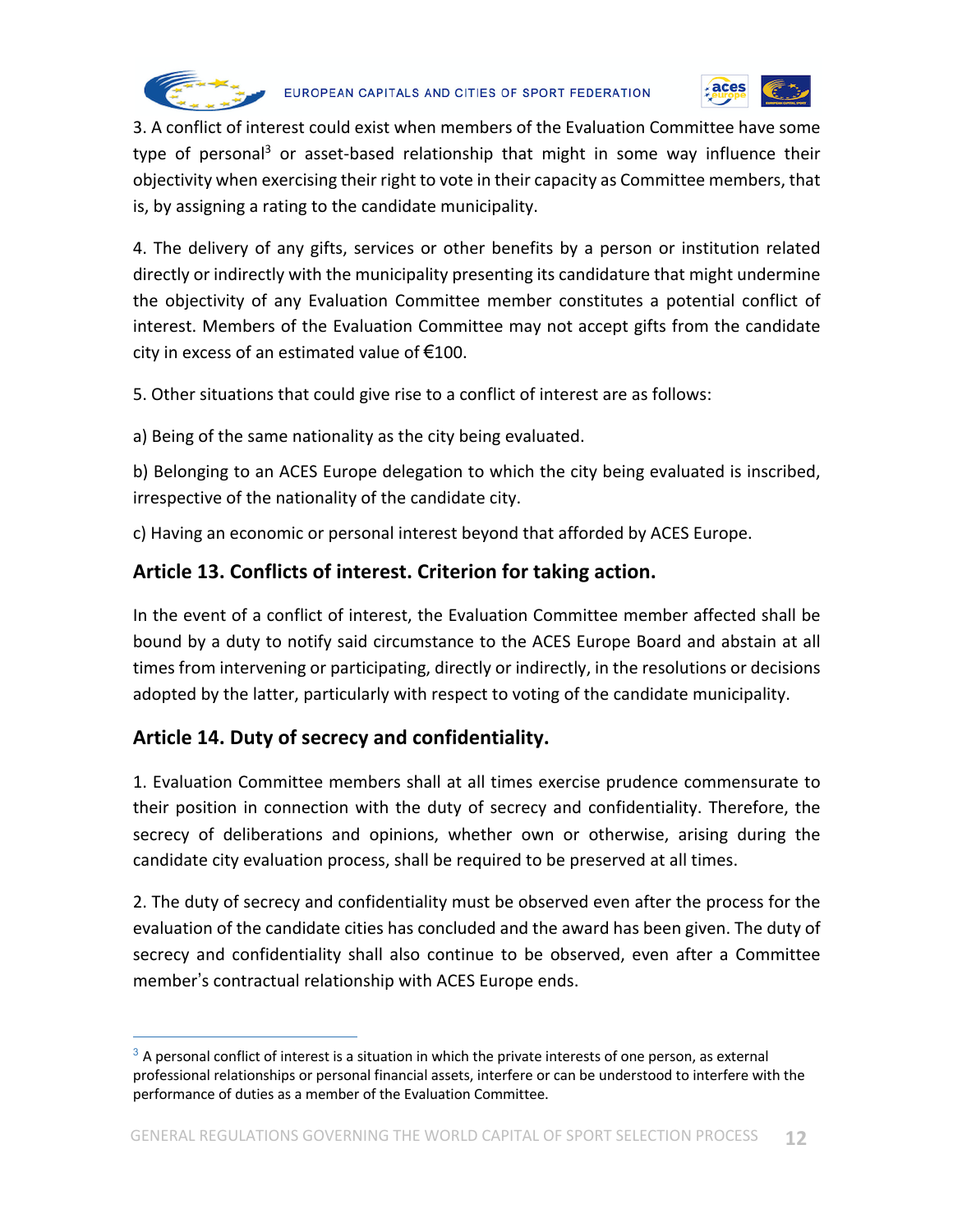



# **TITLE V**

# **THE CANDIDATE CITY**

#### **Article 15. Steps for the presentation of the candidature.**

The submission of a candidature for World Capital of Sport will take the following steps:

1. Sending the letter from the mayor of the municipality, with its formal statement to present the candidature as World Capital of Sport. The deadline for sending this letter begins the day after the awards ceremony in November in Brussels, and ends on March 30<sup>th</sup> of the following year. A maximum of five candidates, whose admission will be determined by order of receipt of the letter from the mayor, can present candidature for the World Capital of Sport award.

2. From April  $1^{st}$ , until June  $30^{th}$ , the candidate cities must prepare the bid file of the candidature (see Annex VI, guide the development of the bid file). It must be delivered to ACES Europe before June 30th.

3. Based on the strength perceived from the bid file of the candidature, ACES Europe through an external party, will decide which two candidates compete for the award. This communication will take place on July 31st.

- 4. Visits to the candidate cities will take place during the month of October.
- 5. Winners will be officially announced at the annual gala in Brussels, in November.



# **Article 16. Criteria for submitting candidatures for the World Capital/Community/City/Town of Sport designation.**

1. A municipality may present its candidature as World Capital of Sport provided it meets any of the following criteria: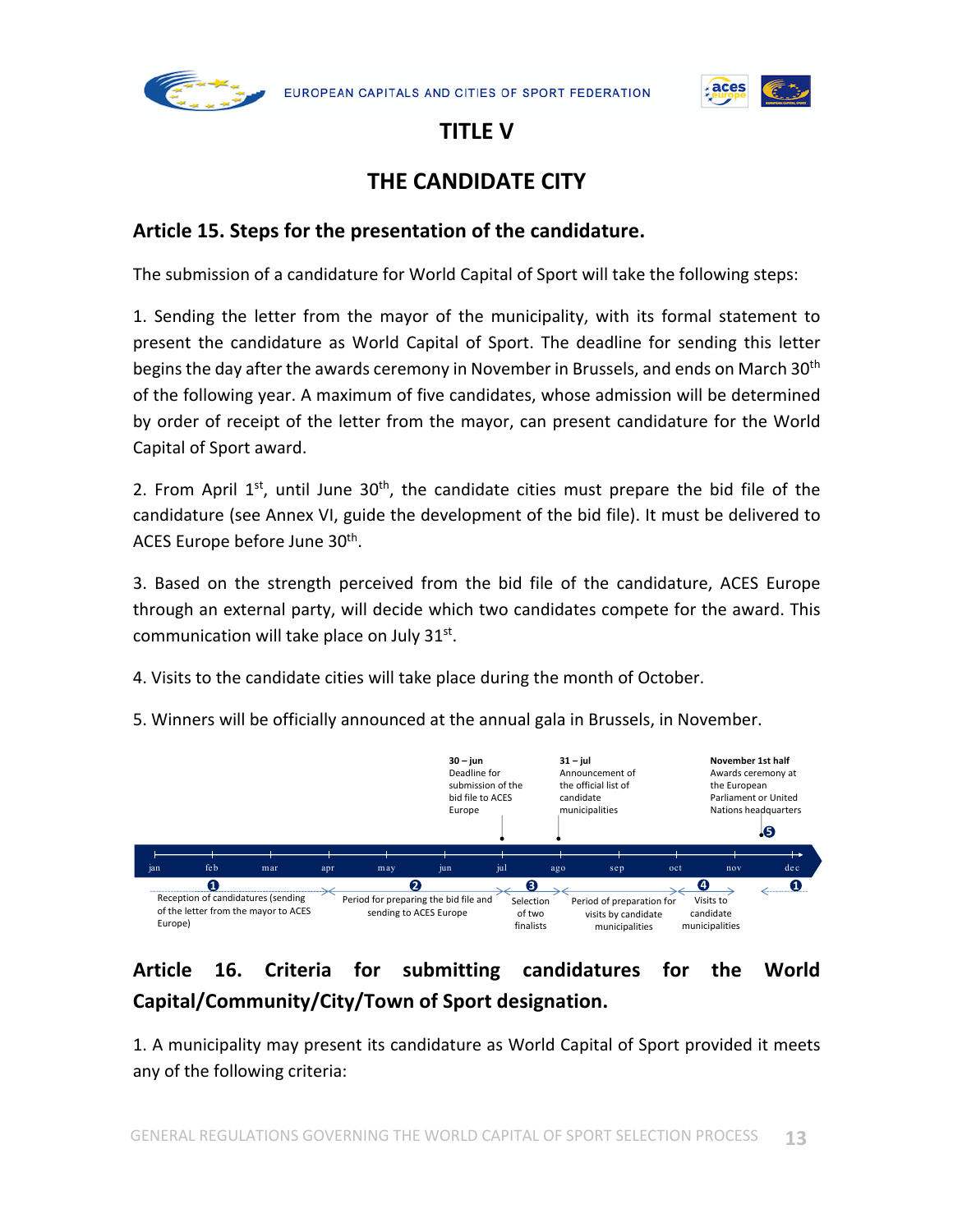



• It has an official population of 700,000 or more inhabitants.

2. Two cities from the same country may not compete against each other for the World Capital of Sport award.

#### **Article 17. Adherence to these Regulations.**

1. At least one official representative of the World Capital of Sport candidate municipality must confirm explicit formal knowledge of these Regulations through his or her adherence thereto.

2. Adherence to these Regulations will imply compliance with all of the sections contained therein, and knowledge thereof shall be evidenced by signing the form attached as Appendix IV to this document.

#### **Article 18. Visits to candidate municipalities.**

1. A standard protocol will be followed during visits to World Capital of Sport candidate municipalities. It covers both obligatory aspects and recommendations and has been developed to enable Evaluation Committee members to become informed on all aspects of sport in the municipalities visited. This protocol is set out in Appendix I to these Regulations and the persons responsible for the candidate cities must know it in order to design a programme for the visit that will enable Committee members to learn about the city's merits in the field of sport.

2. The visits to facilities will be decided jointly by ACES Europe Board and the organization of the candidature. Therefore, ACES Europe Board decide, after consultation with the members of the Evaluation Committee, three facilities to visit, the remainder of views decided by the organization. Such communication shall be made at least one month before the scheduled date of the visit.

### **Article 19. Candidature bid file.**

World Capital of Sport candidate cities must, as part of their candidature, provide ACES Europe with a bid file containing the answers to the questions included in the guidance for the development of the bid file (see Appendix VI).

### **Article 20. City hospitality.**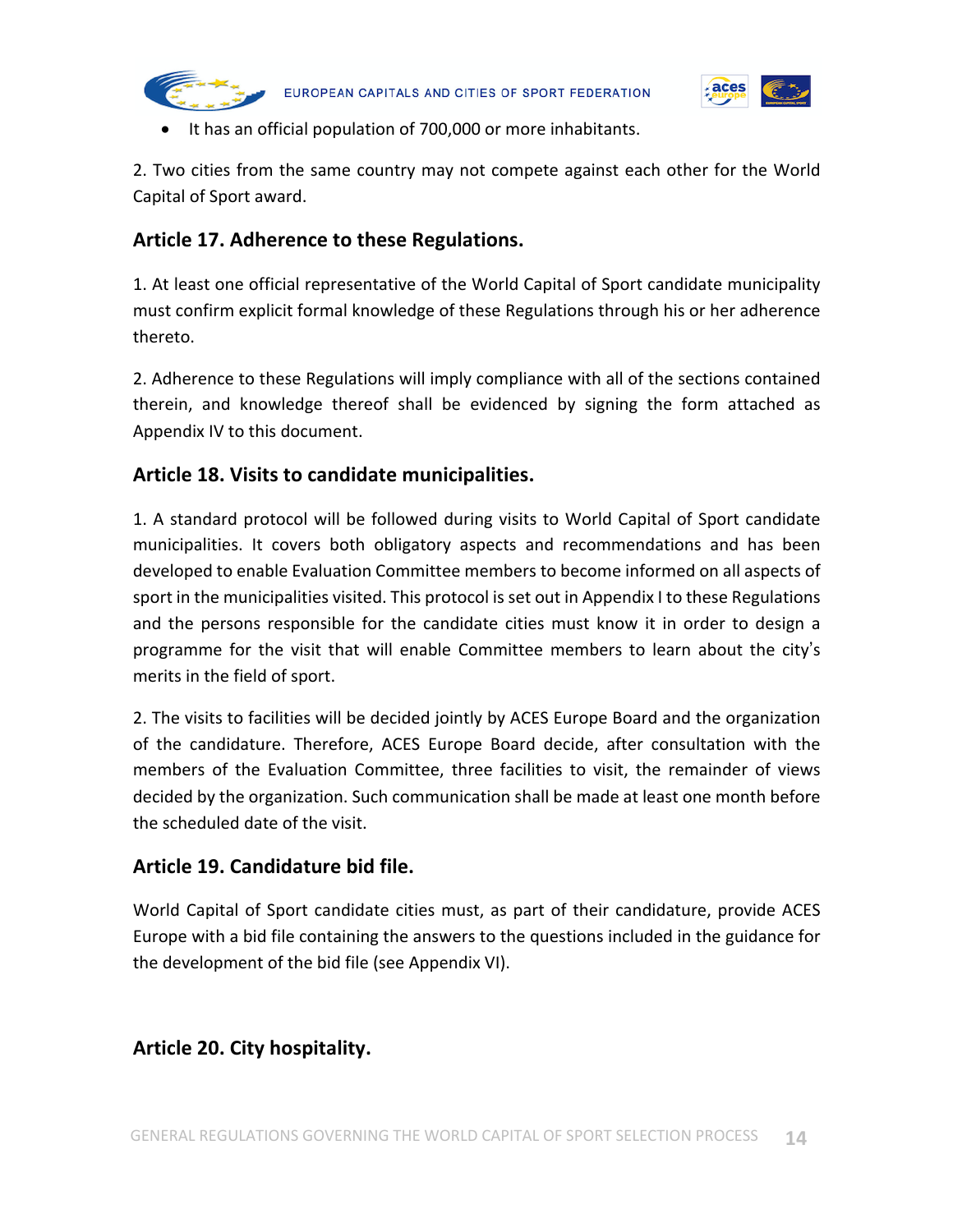



To avoid the possibility of a conflict of interest among Evaluation Committee members (see article 12 of these Regulations), visits to the candidate cities shall be organised so as to avoid the presentation of gifts that might to some degree undermine the objectivity and independence of Committee members. Therefore, these Regulations stipulate that the organising municipality may not make gifts to Evaluation Committee members exceeding an estimated value of €100.

Hotel and Meals of the Evaluation Committee are covered by the candidate cities. A maximum of 5 flight tickets for Board Members must be covered as well by capital candidate. In the case of Cities/Towns/Communities-Island candidates a maximum of 3 flight tickets must be covered.

### **Article 21. Candidatures for more than one award.**

1. World Capital of Sport candidate cities not awarded the distinction may submit a new application for the award as from the year following the presentation of their first candidature. Municipalities may submit their candidature to each of the awards a maximum of two times.

2. Municipalities that due to their demographics are eligible for more than one award may submit their candidature whenever they deem fit, although they must bear in mind that their candidatures may not be presented simultaneously but rather must be submitted in different years.

3. Winners of the World Capital of Sport award may not submit further candidatures for this distinction in a minimum term of 10 years. Finalist not awarded would accept the title as Intercontinental City of Sport.

### **Article 22. Payment of the application fee for candidate cities.**

1. Cities wishing to apply for the World Capital of Sport award must submit payment of a fee of €20.000 to ACES Europe. This fee must be delivered once in order to formalize the candidatures before the start of visits.

1.1. From July 1, 2019 value added tax (VAT) will be applied to all invoices if the tax is applicable according to Art. 44 Directive 2006/112/EC.

1.1.1. Belgian candidates are obliged to pay 21% VAT.

1.1.2. Other EU candidates must have a valid VAT number as per the VIES VAT number validation website (http://ec.europa.eu/taxation\_customs/vies/vatRequest.html)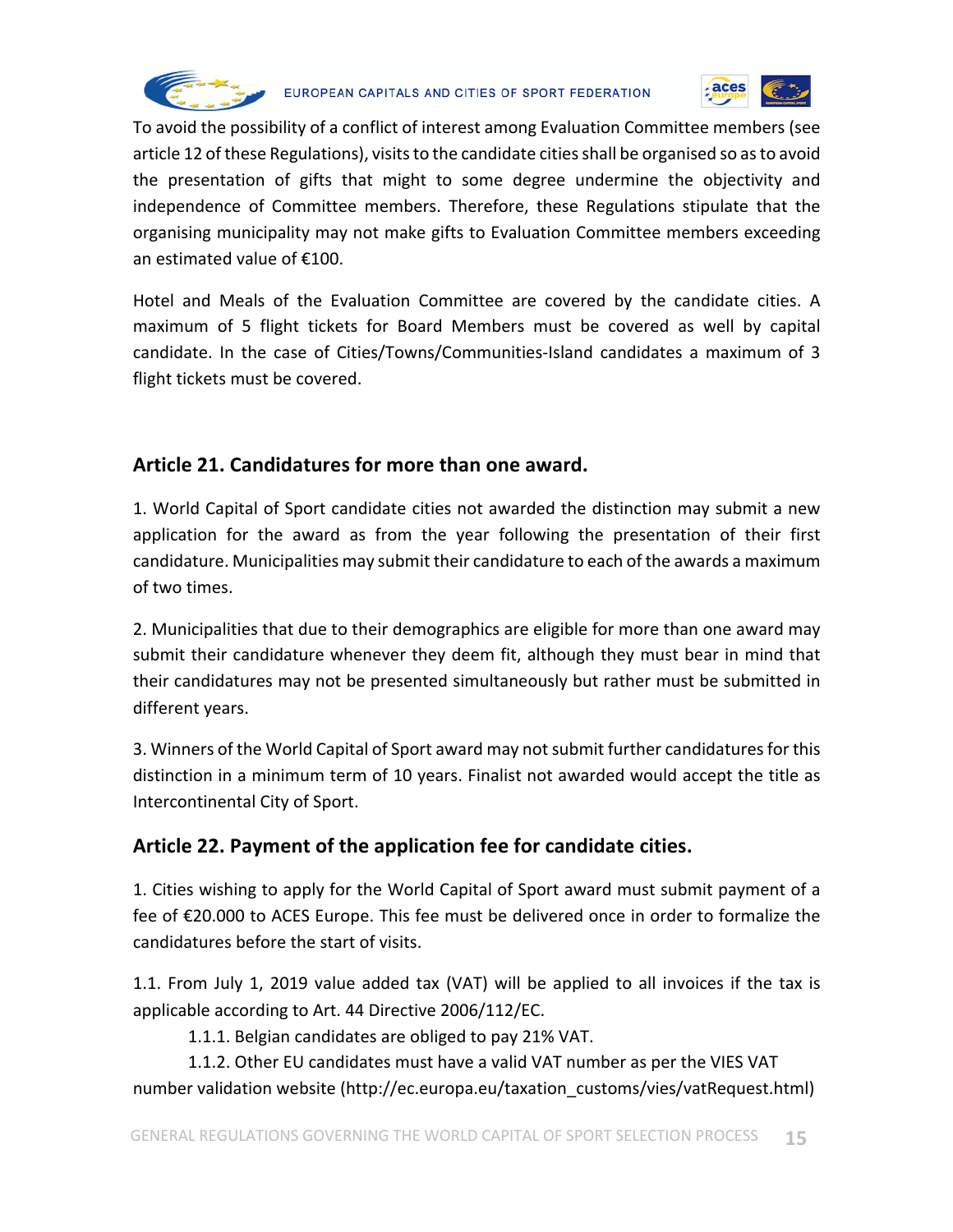



Those with a valid EU VAT number, need to cite "VAT reverse charge" according to Art. 44 Directive 2006/112/EC. EU candidates with an invalid EU VAT number are liable to pay 21% of VAT.

1.1.3. Non-EU candidates must pay 21% VAT on the registration fees and no VAT on image rights. For the exemption from VAT on image rights, candidates need to cite "no VAT applies – Art. 59 Directive 2006/112/EC".

1.1.4. The above conditions also apply to Art. 26.4.

2. Once started the process of submitting the application, after sending the letter from the Mayor to ACES Europe, cities are committed to completing the whole process which involves the submission of the application, which concludes with the visit of the Committee members and the awards ceremony.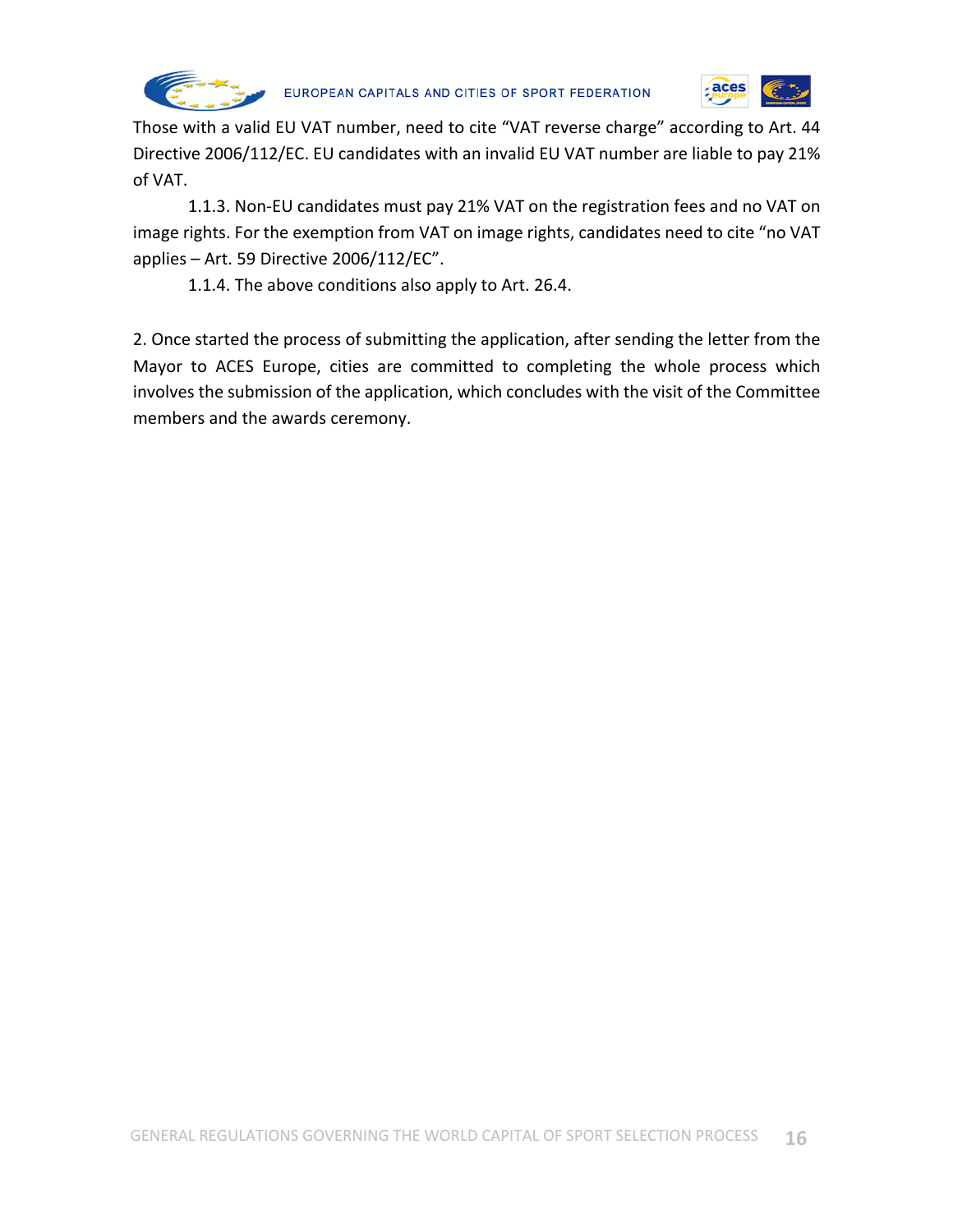



# **TITLE VI**

# **THE AWARD**

#### **Article 23. Procedure for granting of the award.**

1. The World Capital of Sport distinction shall be awarded once the scores assigned by the members of the Evaluation Committee for each of the eligibility criteria after the voting process carried out during the visit. Article 6 of these Regulations refers to voting procedure, which is available as Appendix II thereto.

2 In the event of a difference equal to or less than five points (out of 100) during the evaluation of the candidature after the votation carried out by the members of the Committee, and always considering fulfilment of other conditions, the city with the lowest score can directly obtain the award of World Capital of Sport for next available year, if there is unanimity among the members of the Committee. In the case where the difference between the finalists is more than five points (out of 100), the Evaluation Committee may also decide to award the city with the lower score the title of World Capital of Sport, with the approval of the Evaluation Committee.

3 Two cities would get the title of World Capital of Sport the same year in case one is European (awarded with the title European Capital of Sport before or capital of a country) and one from outside the Continent.

### **Article 24. Official designation of winning cities.**

1. The official designation of World Capital of Sport will take place during the annual gala held at United Nations headquarters or alternatively at the European Capital of Sport of the previous year.

2. For purposes of organisation, cities competing for the World Capital of Sport award must by duly informed by the ACES Europe Board before the date of the official award ceremony gala held in United Nations headquarters or alternatively at the European Capital of Sport of the previous year of the results of the evaluation process by the respective Evaluation Committees.

### **Article 25. Competing municipalities not awarded. Procedure to be followed.**

Candidate municipalities that do not win the World Capital of Sport award shall be duly informed of the reasons for failing to do so. ACES Europe Board shall deliver a document to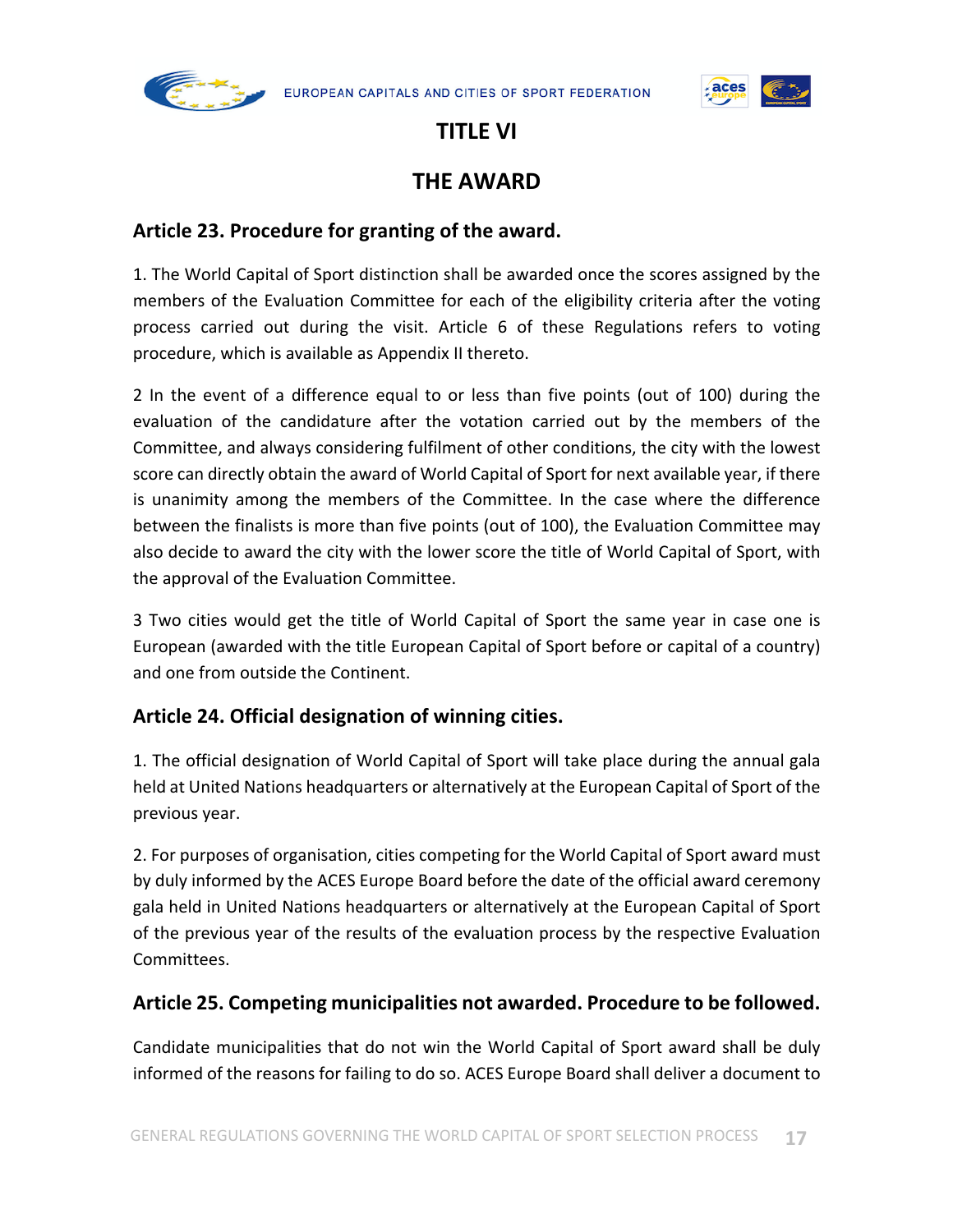



the municipalities that do not win the award informing them of their score and the main weaknesses observed in their candidature. The document shall be sent when notification of failure to win the award is submitted, that is, at least two weeks before the official award ceremony gala held at the United Nations headquarters or at the European Capital of Sport of the previous year, as stipulated in article 24.

#### **Article 26. Obligations of the World Capitals of Sport towards ACES Europe.**

1. Cities awarded the World Capital of Sport distinction must assume the responsibilities implicit in the recognition. Awarded municipalities undertake to comply with the policy program presented during the defense of the candidature through the implementation of actions and activities set including, at least, the commitment to celebrate a congress or international competition and promote sport among all levels of society. Municipalities awarded as World Capitals must celebrate an International Summit/Congress during the year they hold the award.

2. Winning the World Capital of Sport award also entails the obligation to draw up a report of activities at the end of the year of tenure as the capital. This report must set out the activities, sporting events, legacy resulting from the award and main changes that have taken place in the municipality after a year as the World Capital of Sport.

3. Awarded municipalities will be empowered, but not obliged, to propose a candidate municipality for World Capital of Sport award for next available year. The proposed municipality must be from a different country and meet the minimum requirements.

4. Candidate municipalities, when are declared winners of the title, will be required to sign a sponsorship agreement with ACES Europe for the image rights associated with the award. This agreement will determine the amount of sponsorship money. In any case this amount must not come from the treasury or municipal budgets (it would be paid in advance by treasury or municipal budgets and must be recovered by sponsors). It comes from local sponsors (4 maximum per city) that will put their logo below the label (World Capital of Sport) in all communications. This agreement, as well as the payment of the image rights, must be signed and paid before the Annual Awards Ceremony when the municipality will formally receive the award it has won.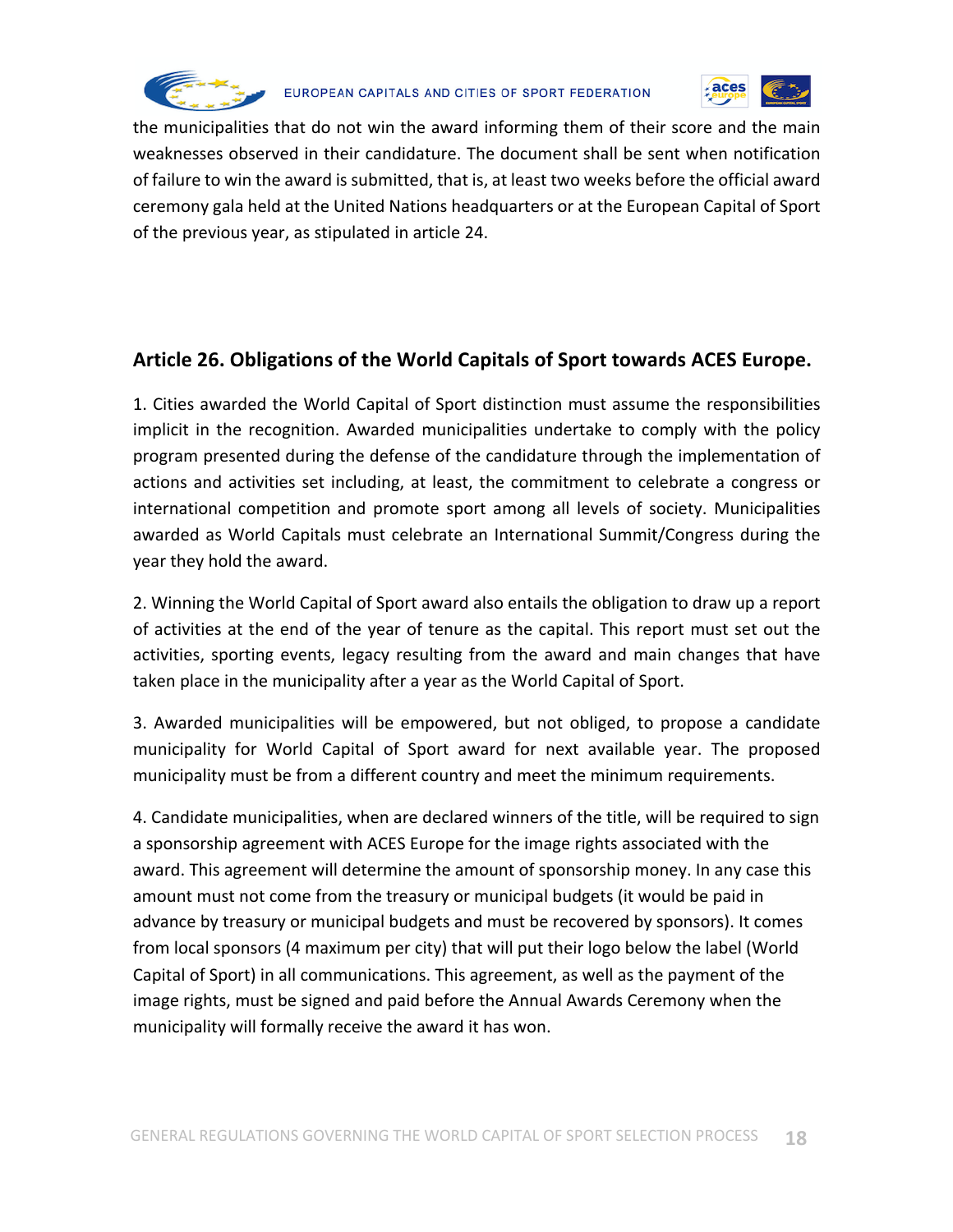



Amount of the sponsorship: 60.000€. Have to be discounted the 20.000€ paid as fee as candidate. So finally, amount to be covered by sponsors will be 40.000€ (50% for Intercontinental City of Sport: 25.000€ in case of being accepted).

Furthermore ACES Europe will assist the municipality with the branding for the promotion of the award, this will require access to outdoor potential advertising sites (500 square meters). Through this agreement the promotion of local sponsors is guaranteed, both in the host municipality and throughout Europe, this gives viability to the both the public money of the municipality and the business plan of ACES Europe, based on the good governance project developed in 2014 at the request of the European Union under the according number EAC-2013-0379 . This agreement relies on a joint partnership approach between ACES Europe and the municipality and any monies raised will be from sponsors and partners. The municipality will not incur direct costs under this agreement other than the time and associated resources to deliver a successful joint partnership sponsorship, communication and promotional plan for the award.

5. Establishment of a delegation of ACES Europe. The World Capital of Sports shall establish a delegation of ACES Europe in City Hall. It will involve the appointment of a responsible, whose mission will be to promote ACES Europe award nominations in the following years, and be part of the Evaluation Committees whenever circumstances permit.

6. Municipalities awarded in accordance with the commitments made to each individual sponsors undertake to also recognize ACES Europe sponsors, giving them visibility into their communication channels, and insert their logos and graphic designs in all materials associated with the candidature and award.

7. See Article 22.1.1 for VAT rules applicable.

# **Article 27. Procedure to be followed in the event of a breach of the Regulations.**

1. If a breach of the rules set forth in these Regulations by a city designated as the World Capital of Sport is detected, the city shall be stripped of the award and any mention thereof in ACES Europe's official documentation and information shall be eliminated.

2. Breach of the rules set forth in these Regulations, particularly regarding to the completion of the process of presenting the candidature and in relation to the obligations of the World Capitals of Sport regarding ACES Europe, will result in a financial penalty amounting to €50,000 tax free.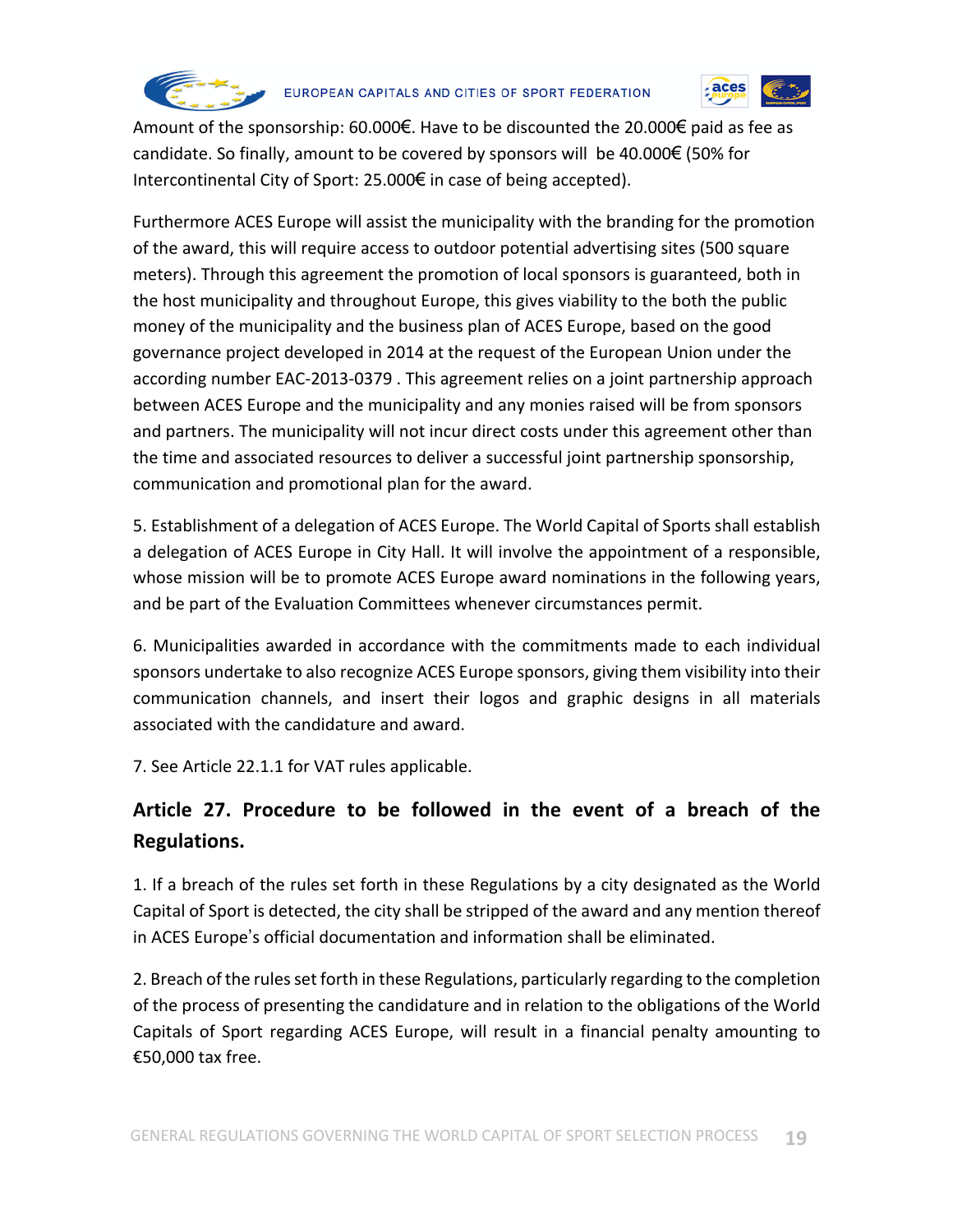



#### **Article 28. Be connected.**

To have a more active network with the former awarded cities, as optional, exist the possibility of being connected and taking part of the net with the new members by:

1.- Receiving last updates: congresses, activities, competitions, call of EU grant proposals…

2.- Right of continue using the label during coming years.

Annual Fee of 2.000€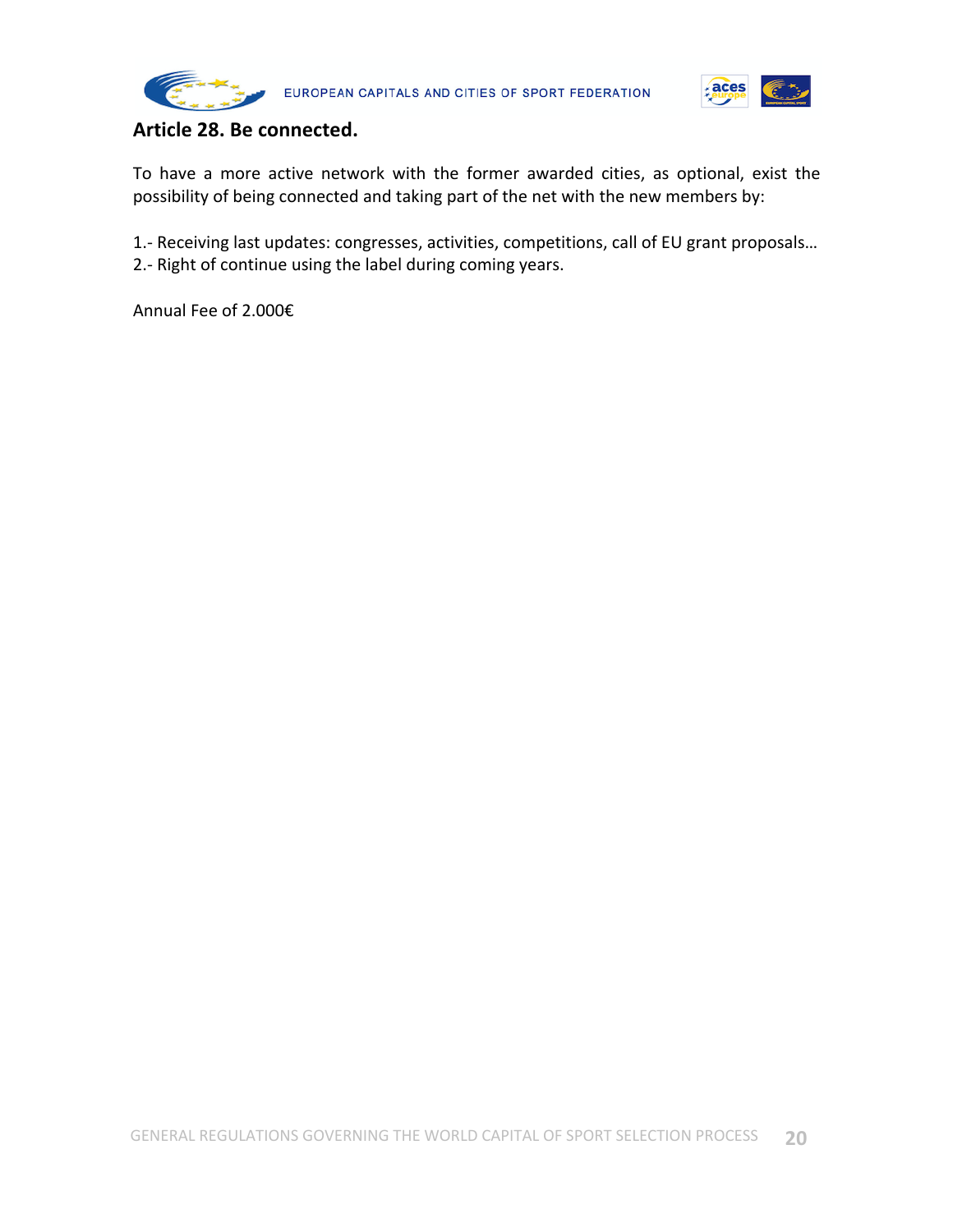



# **APPENDIX I: REQUIREMENTS FOR CANDIDATE CITIES DURING THE EVALUATION COMMITTEE VISIT**

The Evaluation Committee's visit to the candidate municipalities is the medium through which the Committee members can gain an in-depth knowledge of a municipality's sports policy and sports programme. It is therefore essential for candidates to design a visit that will enable the Committee members to gain a global view of the candidature.

This Appendix provides guidelines for candidate municipalities regarding the content of the visit.

**Duration of the visit:** The visit to the World Capital of Sport candidate cities shall span four calendar days, from Thursday to Sunday, of which two full days, Friday and Saturday, shall be dedicated to visiting the city and to the presentation of the sports policy programme. Thursday and Sunday shall be reserved primarily for logistical matters relating to the arrival, departure and travel of the Committee members.

**Content of the visit:** The visit to the candidate cities must cover at least the following aspects:

- Visit to sporting installations. These visits are recommended so that Committee members can gain an in-depth view of the city's sports facilities. For each of the sports facilities visited, it is recommended that the organisation provide the Evaluation Committee members with a fact sheet containing details on the facility: physical characteristics, number of people using the facility each year, access to the facility by public transport, local, national or international sporting events hosted there, and other particulars. Site visits will be agreed jointly by the ACES Europe Board and the candidate city. ACES Europe Board will designate three sites to visit, while the remaining visits will be decided by the host city.
- Press conference. To give the project greater visibility, the visit should include a press conference during which the candidature and the associated project are publicised among the local media.
- Defense of candidature (DOC). This stage of the visit is aimed at allowing the persons heading the candidature to present to the members of the Committee the most salient aspects of the candidature, including the main sports facilities, associations with sporting entities or the sports policy programme for the coming years. During the DOC the previously prepared bid file will be presented addressing each of the eligibility criteria. The estimated duration of the presentation will be two hours, with sufficient time allowed for members of the Committee to ask whatever questions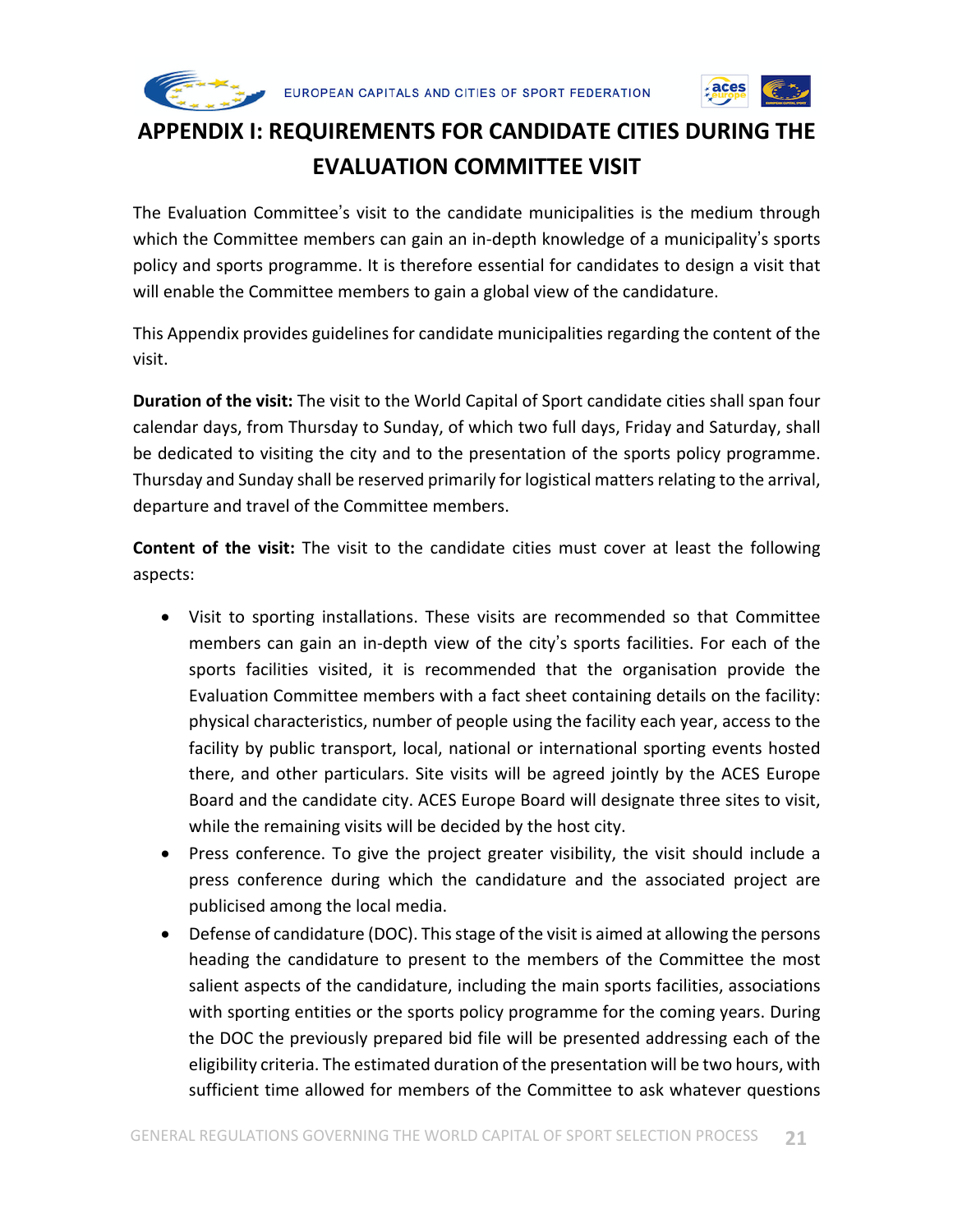



they consider necessary. It is advisable for the DOC to contain plenty of visual information such as videos and presentations that show off the city's attributes from the point of view of sport.

- Gala dinner. Official reception with representatives of the World Capital of Sport candidate city.
- Venue and time available for the voting process. At the end of the acts included in the visit, the candidate municipality shall allocate a time and place so that the Committee can deliberate and vote on the candidate city based on the ten eligibility criteria. The estimated duration of the voting process is 1.5 hours as maximum. Voting must be carried out following the visits to the installations and the DOC, so that the Committee members will be able to apply the necessary judgement when casting their votes.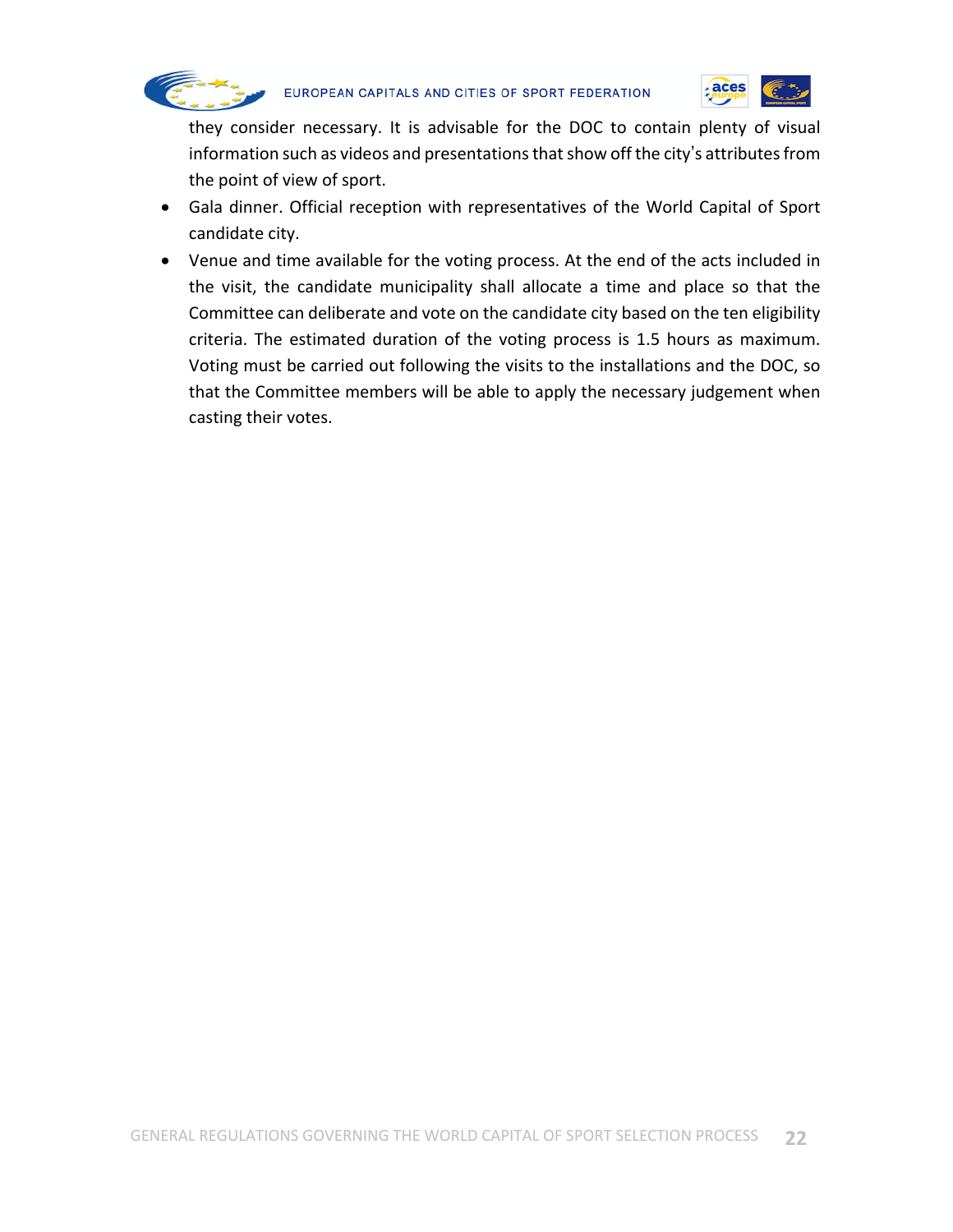

EUROPEAN CAPITALS AND CITIES OF SPORT FEDERATION



# **APPENDIX II: VOTING PROCESS**

The voting process represents the culmination of the candidature of a municipality that aspires to win the World Capital of Sport award. This process aims to be as objective as possible, and the Committee members may vote freely and in accordance with their professional judgement.

The vote is secret and the Committee members may not be apprised of the score given by other members, with the exception of the Secretary General of ACES Europe, who will be in charge of recording the scores. In no case recording of the voting process can be made.

The complete voting process shall be carried out as follows:

- Deliberations: A discussion will be held among the members of the Committee prior to the voting process during which the strengths and weaknesses of the candidature under evaluation will be highlighted. If the voting process relates to the second candidate municipality in a given year, Committee members who were present on both visits shall attempt to demonstrate the strengths and weaknesses of one candidature vis-à-vis the other.
- Voting process: Each Committee member will have the necessary time to cast a vote based on the ten eligibility criteria. At this point, there must be no interaction among the Committee members. As the votes are cast, the Secretary General of ACES Europe shall collect and take custody of the documents used by the Committee members to cast their votes.
- Deliberations following the voting process: Voting will conclude with a period of joint reflection during which each member will attempt to explain the aspects of the candidature to which they have given greater or less importance when casting their votes, and what aspects have been most or least critical for reaching a decision.

Scores will be recorded by the Secretary General of ACES Europe, who will keep an electronic record of Committee members and scores given by each of them. The final score will be the weighted average of the ratings assigned by the members of the Committee after eliminating the highest and lowest scores.

Only those candidates whose qualifying exceeds an 8 out of 10 overall rating could access the award. This score is considered the minimum to guarantee the quality of the candidates for World Capital of Sport.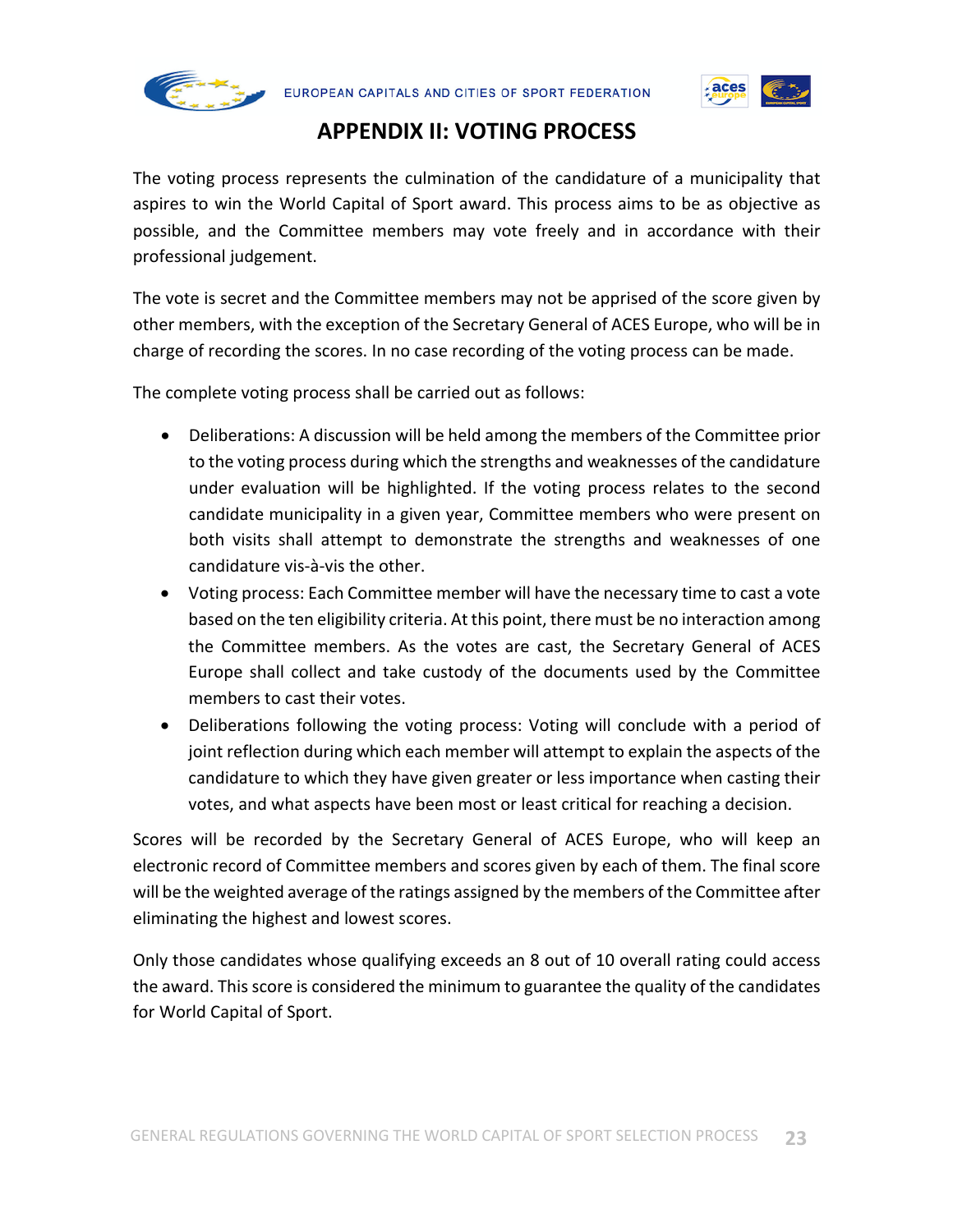

EUROPEAN CAPITALS AND CITIES OF SPORT FEDERATION



Municipalities that wish to receive a comprehensive SWOT analysis of the score awarded by the ACES Europe evaluation committee need to request this before the visit takes place at an extra cost of 300€.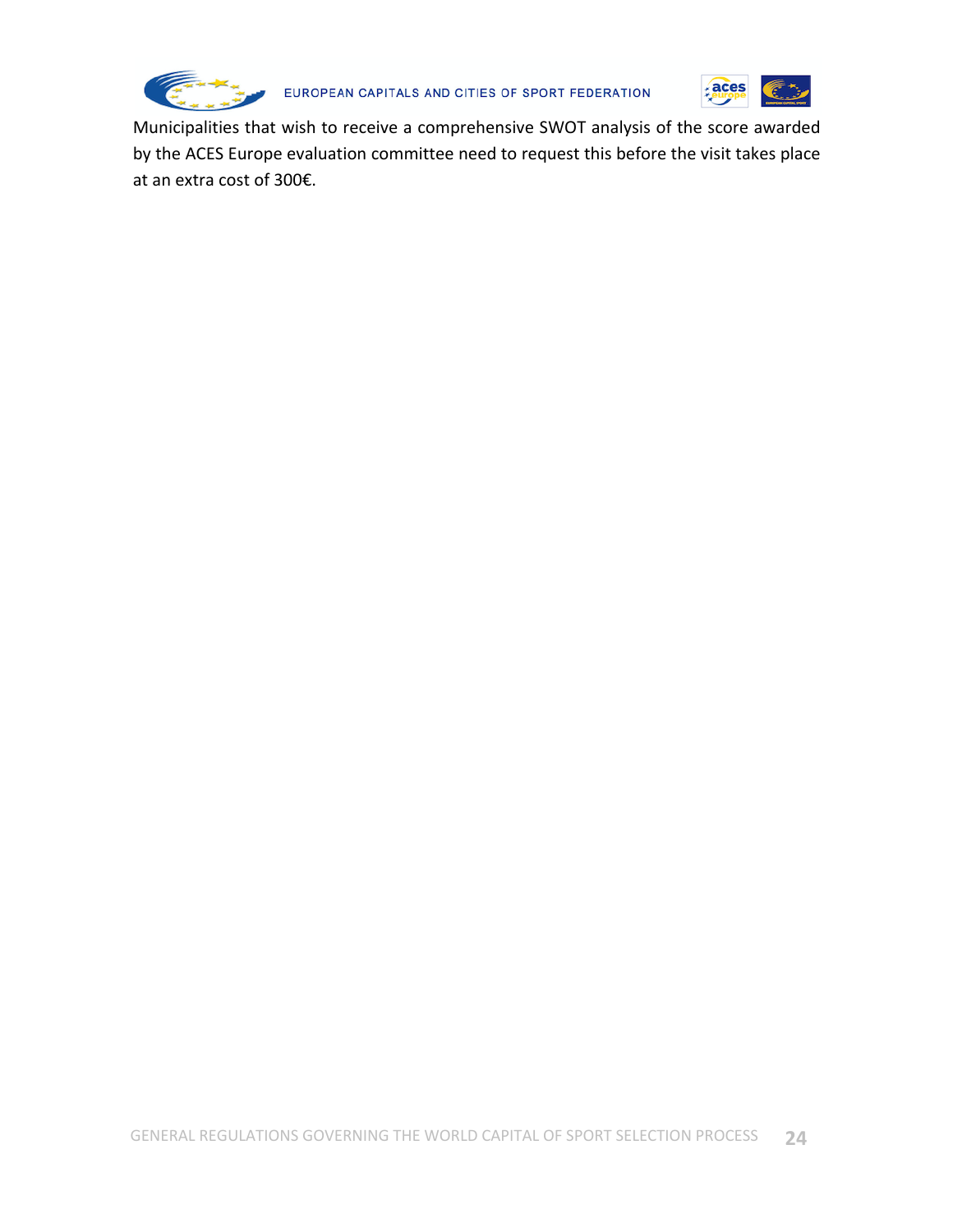



# **APPENDIX III: ADHERENCE TO REGULATIONS (COMMITTEE MEMBERS)**

All members of the Evaluation Committees must sign, in the space enabled under these lines, this Appendix to the Regulations in order to be able to carry out their duties. It should be signed and delivered to the Secretary General of ACES Europe before the start of the voting process. With his name and signature, the committee members state they have read and understood the Regulations, and confirm their adherence and commitment to compliance.

| Name | Signature |
|------|-----------|
|      |           |
|      |           |
|      |           |
|      |           |
|      |           |
|      |           |
|      |           |
|      |           |
|      |           |
|      |           |
|      |           |
|      |           |
|      |           |
|      |           |
|      |           |
|      |           |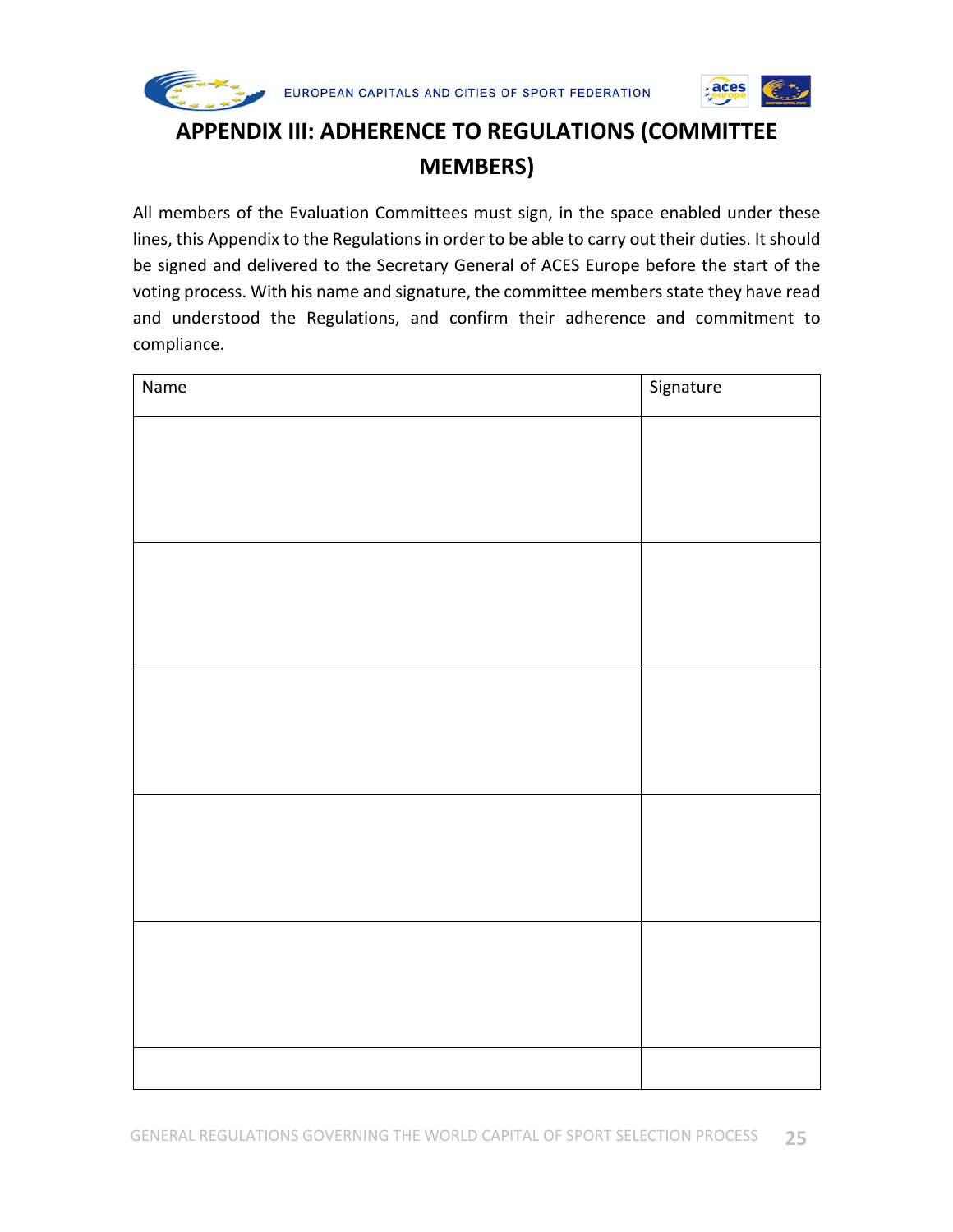

#### EUROPEAN CAPITALS AND CITIES OF SPORT FEDERATION



| (Signed) |
|----------|

(City), (day) (month) (year)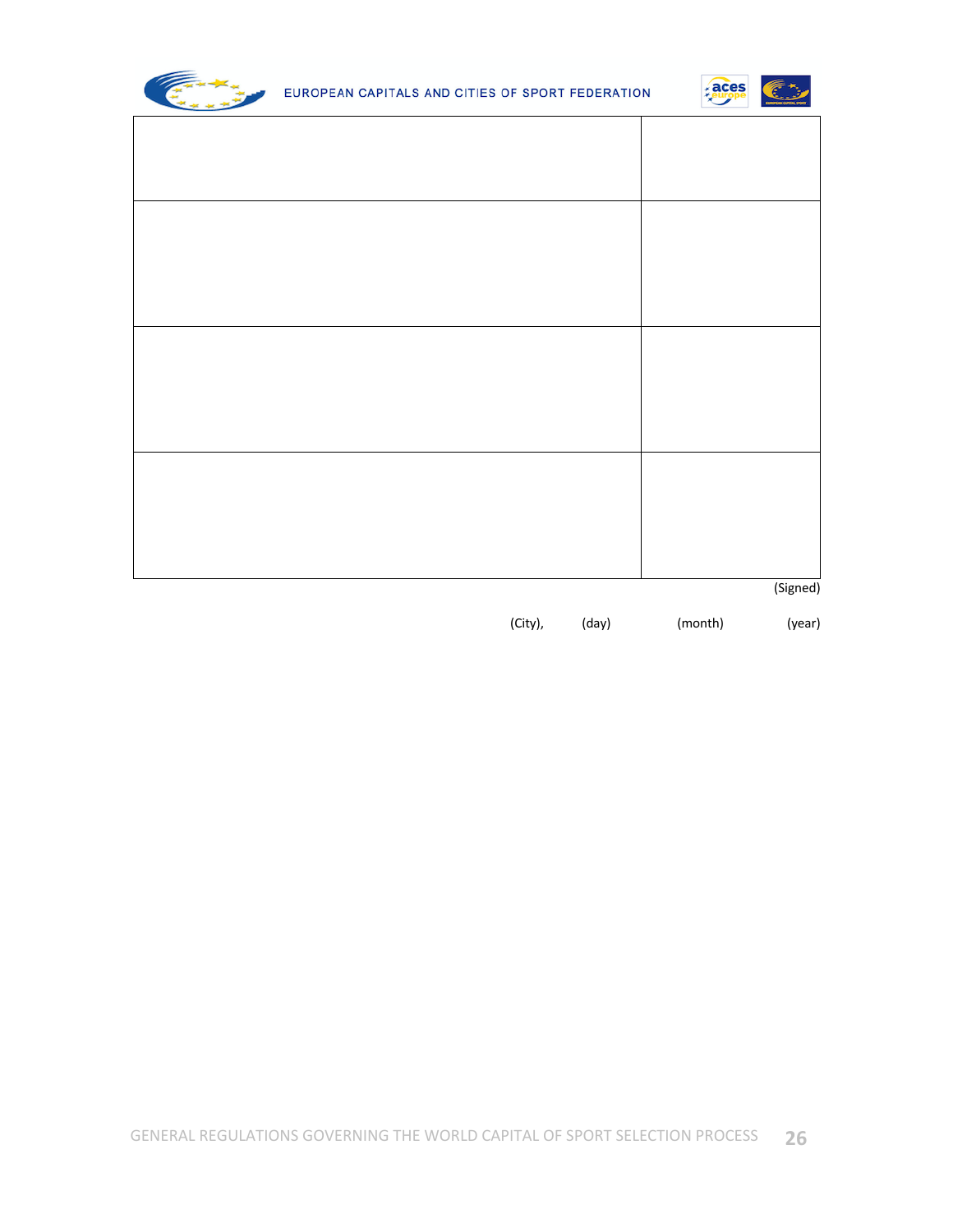



# **APPENDIX IV: ADHERENCE TO REGULATIONS (CANDIDATE CITY REPRESENTATIVES)**

At least one official representative from each of the World Capital of Sport candidate cities must signed this Appendix to the Regulations in proof of their understanding of them. It should be signed and delivered to the Secretary General of ACES Europe before the start of the visit.

I, ……..………………………………………………………………, representative for the city of …………………………, a candidate for World Capital of Sport in 20…, have read and understood these Regulations and with my signature confirm my adherence thereto and my commitment to complying with them in my capacity as representative for as long as the World Capital of Sport selection process shall remain in force.

|         |       |         | (Signed) |
|---------|-------|---------|----------|
| (City), | (day) | (month) | (year)   |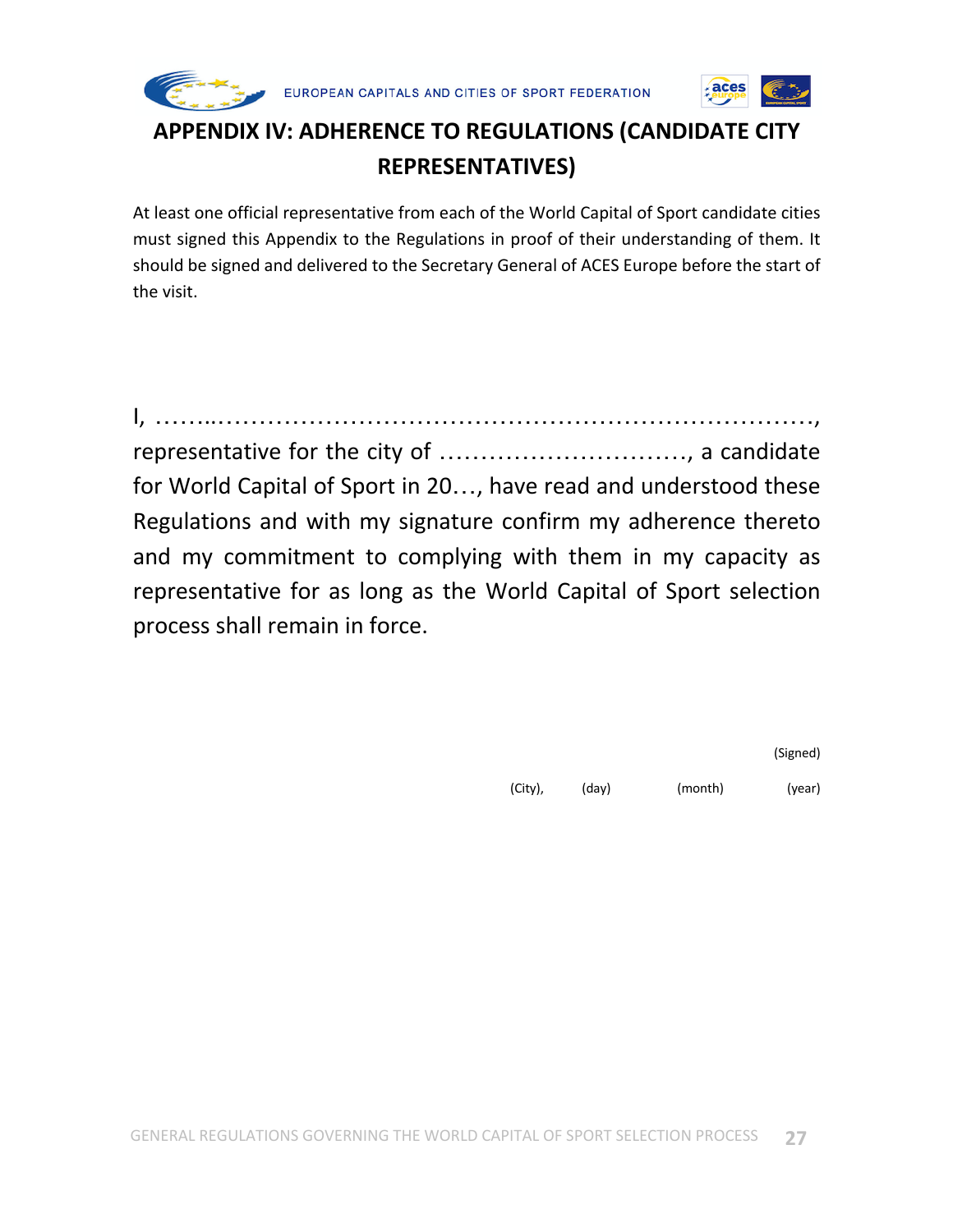



# **APPENDIX V: GUIDANCE FOR THE DEVELOPMENT OF THE BID FILE**

The following eligibility criteria have been established by ACES Europe to have a thorough understanding about how the candidate cities promote in the population, through sport, the values of ACES Europe: enjoyment in exercise, willingness to achieve, sense of community, learning fair play and improvement of health.

The organization of cities should develop a bid file to present its candidature providing information to respond to each of the points outlined below in the eligibility criteria. The same criteria will use by the Evaluation Committee to assess the candidature during the visit.

#### GENERAL INFORMATION OF THE CITY/TOWN

a)Name of the city.

b)The population.

c)Which department in your city is responsible for sports?.

d)Contact person.

#### 1. SPORT INFRASTRUCTURES – SPORT FACILITIES (Indoor/Outdoor)

a)Provide a detailed list of sport infrastructure facilities according to type, purpose and condition.

b)Provide a breakdown of municipal expense for the maintenance of sport facilities in the last three years

c)Provide the estimated amount of planned investments in sports infrastructure in the next three years.

d)Is there a sport development plan in your city/town? What are its main aims?

f)Detail the annual budget of the Department of Sports and the percentage that this amount represents of the total budget of City Hall.

#### 2 - ACCESS TO FACILITIES AND SPORT ACTIVITIES

a)Explain how the sport associations or sport clubs work in your town, agreements and grants, and possibilities for non-members to use them.

b)Explain how accessible sports facilities are to the wide public: the existence of agreements, sportcard for entrance at reduced rates, public transport to the sport facilities etc.

3 - CLUBS AND ASSOCIATIONS AND PARTICIPATION OF RESIDENTIAL SPORT CLUBS OR SPORT ORGANISATIONS IN THE LEAGUE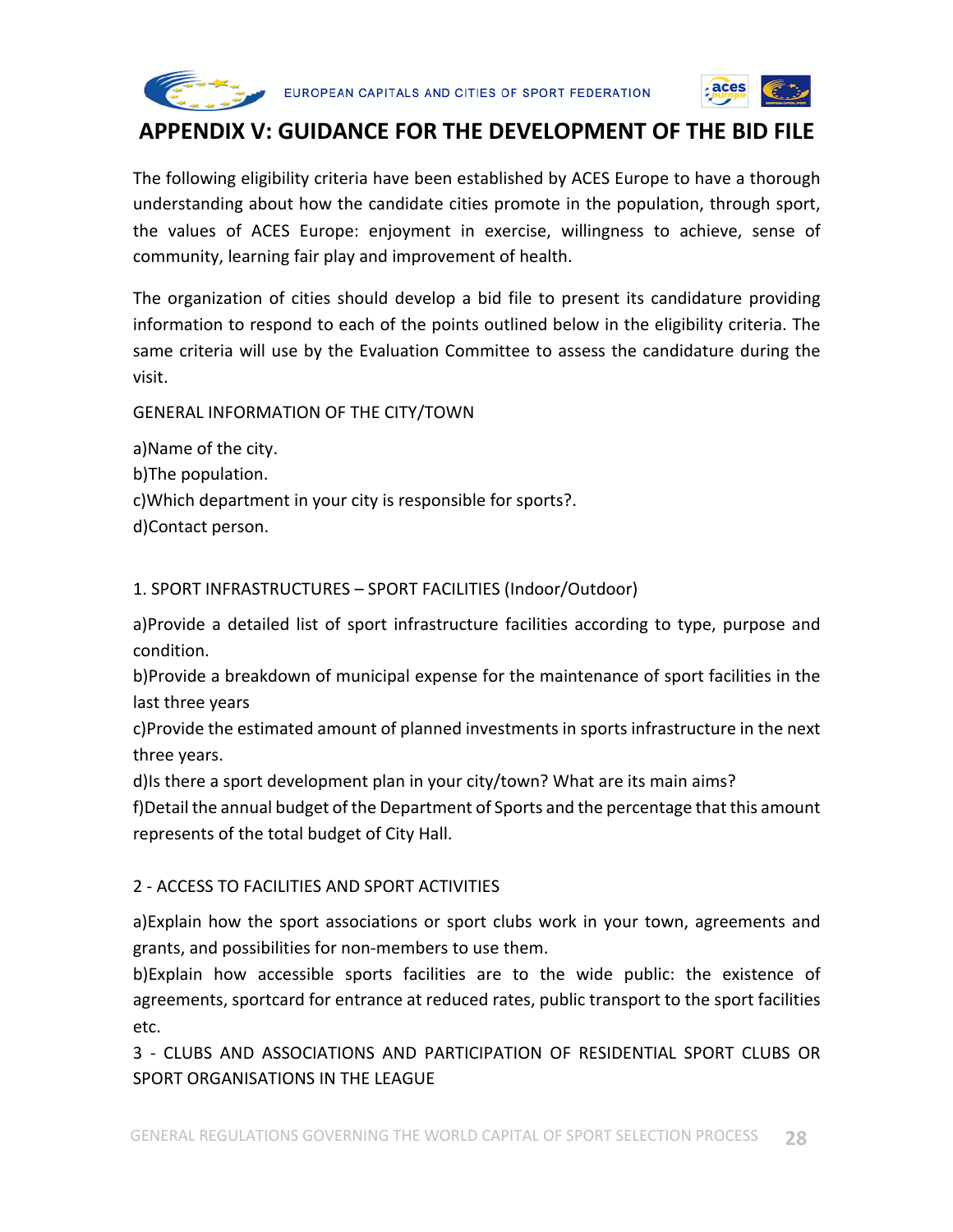



a)Provide a detailed list of associations and sport clubs that compete in top divisions, championships and national tournaments (e.g: A, A1, A2, B).

b)Provide detailed info about sport volunteers in the city: how are they organized, how they proceed, how they look for new volunteers, benefits of being volunteer.

4 - SPORT INITIATIVES, EVENTS OR PROJECTS, WHICH ARE DIRECTLY CARRIED OUT OR PROMOTED BY THE CITY COUNCIL

a)Provide a list of public sport events organised by the City.

b)List the organization of agreements, conferences, seminars or other events in sport matters and in collaboration with entities of importance in sport matters concerning the most important topics related to sport management and anti-doping actions.

c)Provide a list of international, national and local sports events which took place in the City or its surroundings within the last three years.

d)Analyze and explain the return of the investment from the use of citizen installations (collections, sales advertising spaces, other revenues, etc.).

5 - MEASURES TO PROMOTE HEALTH AND INTEGRATION THROUGH SPORTS IN ALL SOCIAL CLASSES

a)Are there special health care programmes related to sports, for everybody?

b)Are there special opportunities for the different age groups to practice sport? Who offers these opportunities?

c)Are there sport courses for those with a specific social background or disability?

d)Are there initiatives to promote integration thorough sports?

e)Are there educational opportunities for training of coaches and instructors?

f) How does the city promote Fair Play?

#### 6 - SPORTSMANSHIP RATE OF THE POPULATION

a)Total number of card-carrying members in the associations and clubs of Sport Federation, if possible, classification by age groups: young 4-16 years; absolute 17-34; Master (35-...). b)How many people from your city/town are actively involved in sport? Please, explain the methodology used to obtain the data provided.

c)Explain the additional measures proposed by the municipality to increase sport among all segments of the population. Provide approximate figures of expected data to be achieved during the period that elapses until the candidature and during the candidature. d)How does your city/town support voluntary participation in sport?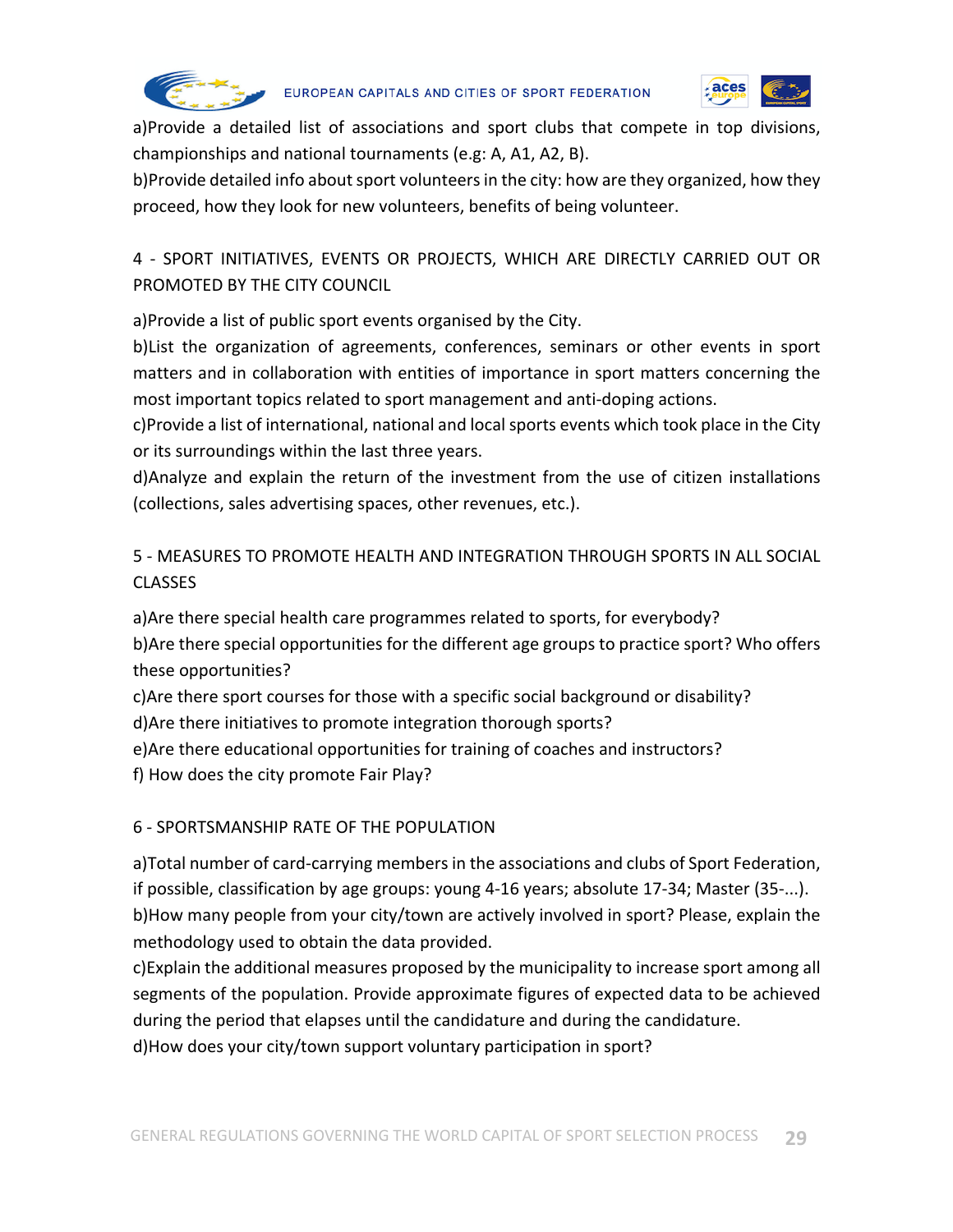



#### 7 - PROMOTION OF SWEET MOBILITY

a) What measures is the municipality taking in order to reduce the presence of private vehicles in urban spaces and promote alternative mobility?

b) Decribe the policy measures taken by the municipality that encourage and facilitate the use of public and sustainable transport.

c) What information and promotion activities are there for citizens on sustainable mobility issues?

#### 8 - PROMOTION OF SPORTS TOURISM

a) What actions has the municipality taken to promote the city/town area and spread the knowledge, image and practice of sports tourism?

b) Decribe the meeting activities between sports associations and economic operators of the tourism and sport sectors.

c) What policy measures are there with the aim of facilitating the carrying out of projects and sport tourism events on city/town territory?

#### 9 - COMMUNICATION PROJECT TO PROMOTE THE APPLICATION

a)Explain the communication plan to promote the candidature of the municipality. b)Explain the promotion of the application and the ACES award (presence on the Internet, person in charge of social networks, logo, video, etc.)

10 - RELATIONS BETWEEN THE CITY COUNCIL AND SPORTS OR POLITICAL INSTITUTIONS AT LOCAL, REGIONAL AND NATIONAL LEVEL

a) Provide details about the agreements, relations between the City and the local, regional and national sports organisations.

b) Explain how the candidature promotes agreements with local, regional or national sports federations or other entities for the promotion of sport.

c) Quantify and detail the investments in local sport related economy. Provide details of the events and activities on this field realized in partnership and co-operation with sports organizations and institutions on a National and European level.

d) Specify what new agreements with relevant institutions are expected to be concluded in case of winning the award.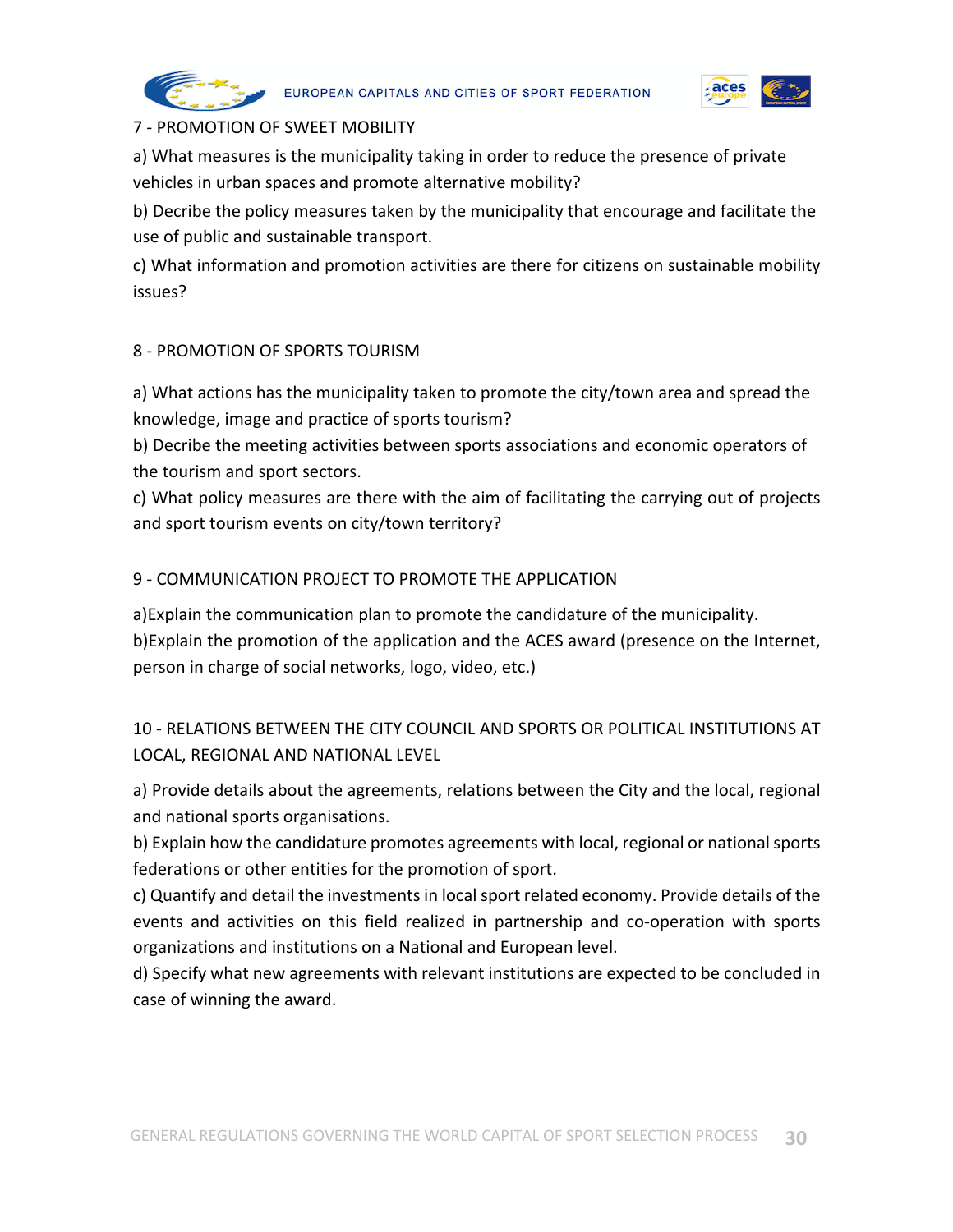

EUROPEAN CAPITALS AND CITIES OF SPORT FEDERATION



#### 11 – PROFILE AND POSSIBLE ACTIVITIES AS A EUROPEAN CAPITAL OF SPORT

a)Explain the role of sport in your city/town for achieving the five main aims of the Manifesto of ACES Europe (enjoyment in exercise, willingness to achieve, sense of community, learning fair play, improvement of health).

b)How does your city/town see its social advantages as a European Capital of Sport? c)Which initiatives and activities will your city want to contribute to the work of ACES Europe? Provide a list of City Campaigns in relation to the candidature.

#### 12 - SCHEDULE CONTAINING THE EVENTS/SPORTS ACTIVITIES PLANNED FOR THE YEAR OF THE APPLICATION

a)Provide a list of events (including conventions, seminars, congresses, etc.) and measures in connection with the candidacy and the City holding the title of "European Capital, Community-Island, City or Town of Sport".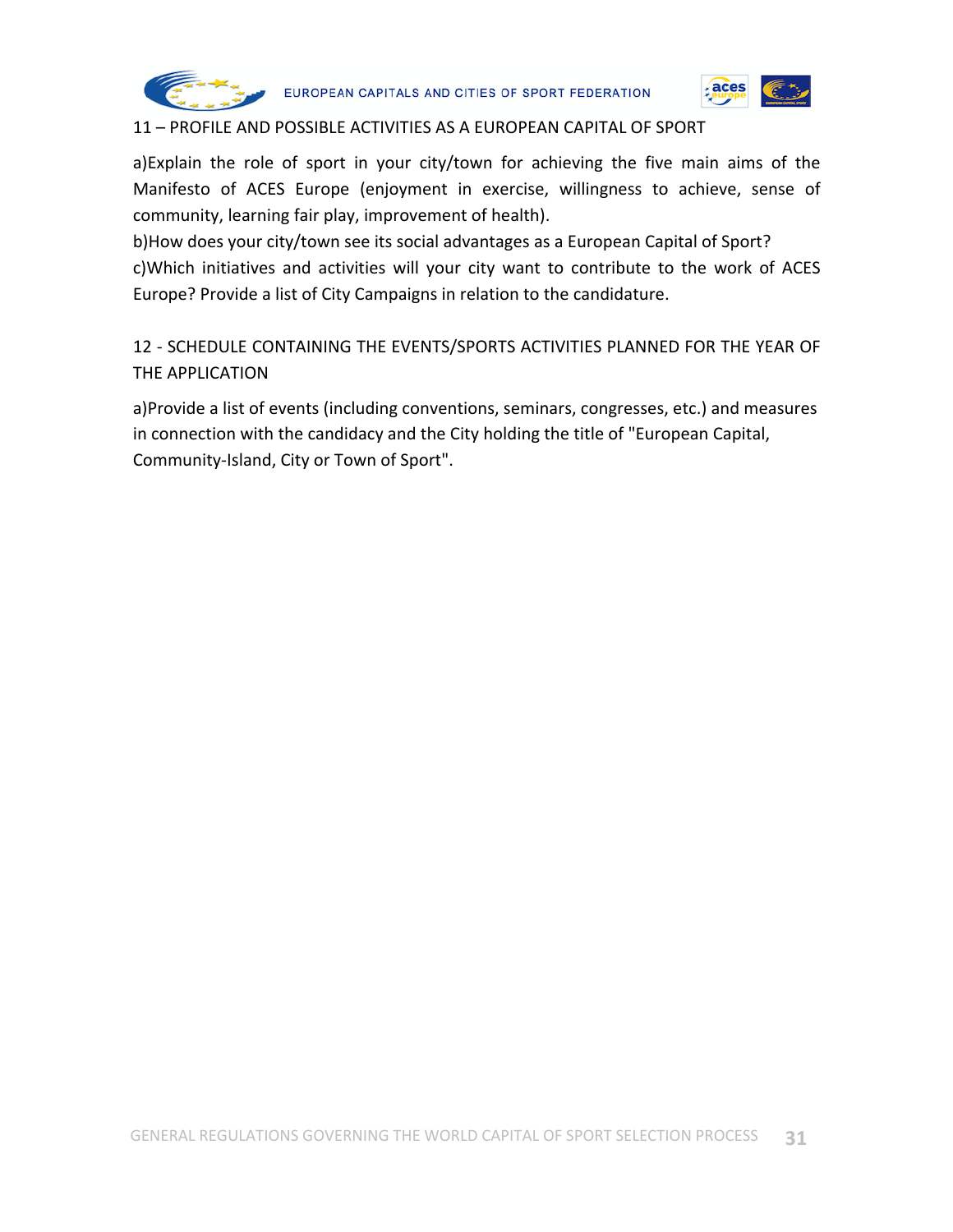



# **APPENDIX VII: ELIGIBILITY CRITERIA**

#### **PPROFILE OF THE CITY**

1 - SPORT INFRASTRUCTURES – SPORT FACILITIES (Indoor / Outdoor)

a) List of the sport infrastructure facilities according to type, purpose and condition both present and forthcoming

b) Amount of municipal expense for the maintenance of sport facilities in the last three years

c) Estimated investments in the next three years for sports facilities

d) Sport development plans in the city/town

e) Annual budget allocated for sports activities compared to the total estimate of the Municipality

#### 2 – ACCESS TO FACILITIES AND SPORT ACTIVITIES

a) Operation of sport associations or sport clubs, agreements and grants, and possibilities for non-members to use them

b) Accessibility for the population to facilities: existence of agreements, Sportcard for entrance at reduced rates, public transport to the sport facilities etc

3 – CLUBS AND ASSOCIATIONS AND PARTICIPATION OF RESIDENTIAL SPORT CLUBS OR SPORT ORGANISATIONS IN THE LEAGUE

a) Relevance and number of associations and sport clubs that compete in top divisions, championships and national tournaments (e.g: A, A1, A2, B)

b) Importance of the sport volunteerism, in terms of organization, procedures, search of new candidates

#### **COMPLIANCE WITH THE OBJECTIVES OF ACES EUROPE**

4 – SPORT INITIATIVES, EVENTS OR PROJECTS, WHICH ARE DIRECTLY CARRIED OUT OR PROMOTED BY THE CITY COUNCIL

a) Number and relevance of the sport events organised by the City

b) Number and relevance of agreements, conferences, seminars or other events organized in sport matters and in collaboration with entities of importance in sport matters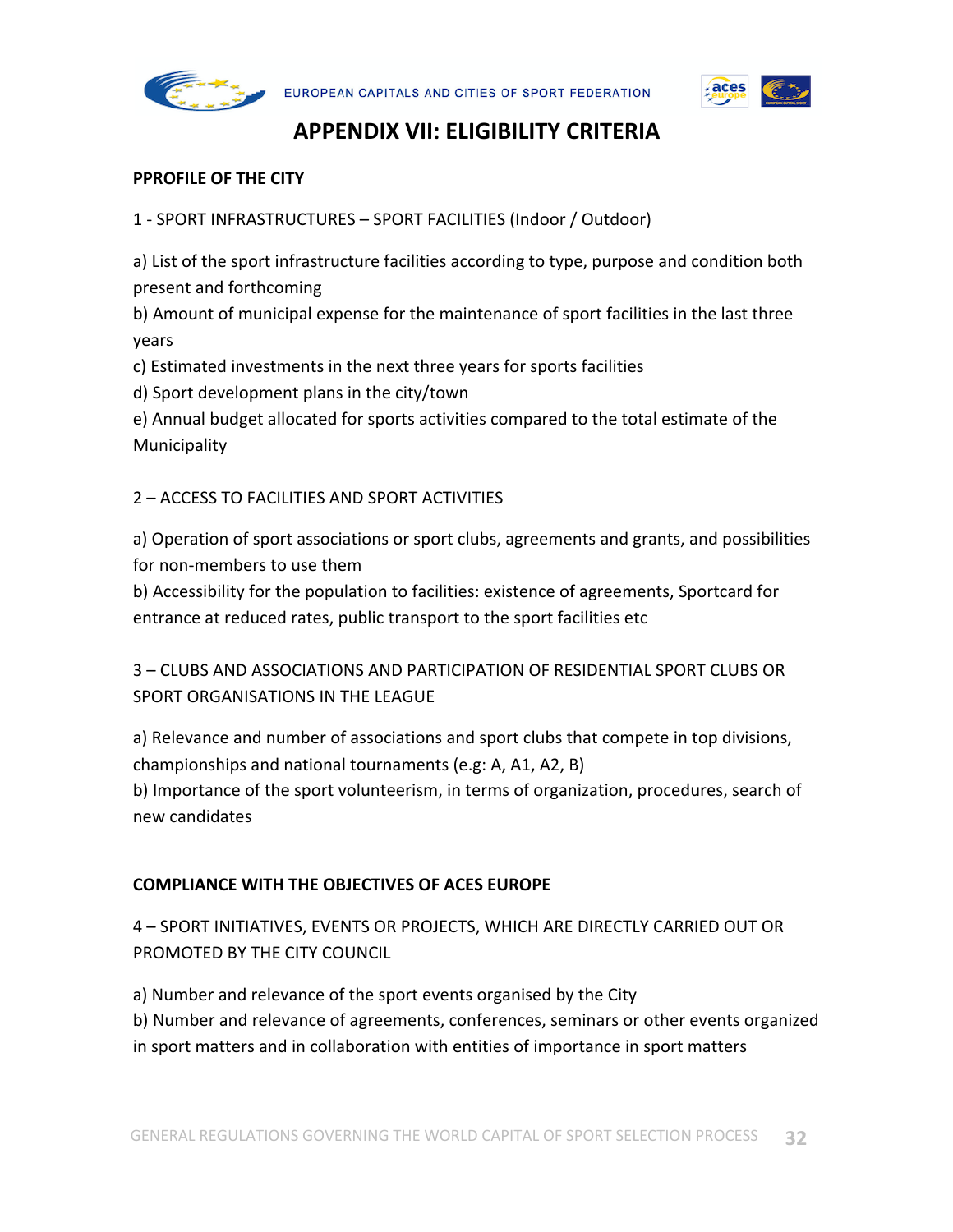



concerning the most important topics related to sport management and antidoping actions

c) Number and relevance of international, national and local sports events which took place in the City or its surroundings within the last three years

d) Balance of the return of the investment from the use of citizen installations (collections, sales advertising spaces, other revenues, etc.)

5– MEASURES TO PROMOTE HEALTH AND INTEGRATION THROUGH SPORTS IN ALL SOCIAL CLASSES

a) Adequacy of the health care programmes related to sports

b) Adequacy of the opportunities for the different age groups to practice sport

c) Adequacy of the sport courses for those with a specific social background or disability

d) Adequacy of the initiatives to promote integration through sports

e) Adequacy of the educational opportunities for training of coaches and instructors

f) Adequacy of the measures implemented to promote fair play

#### 6 – SPORTSMANSHIP RATE OF THE POPULATION

a) Relevance of the number of card-carrying members in the associations and clubs of Sport Federation

b) Proportion of people of the city/town actively involved in sport

c) Initiatives implemented to increase the proportion of people who habitually practice sport

d) Adequacy of the measures of the city/town to support voluntary participation in sport

### 7 - PROMOTION OF SWEET MOBILITY

a) Interventions with the aim of reducing the presence of private vehicles in urban spaces to promote alternative mobility

b) Policies that encourage and facilitate the use of public and sustainable transport

c) Information and promotion activities for citizens on sustainable mobility issues

8 - PROMOTION OF SPORTS TOURISM

a) Actions to promote the city/town area and spread the knowledge, image and practice of sports tourism

b) Meeting activities between sports associations and economic operators of the two tourism and sport sectors